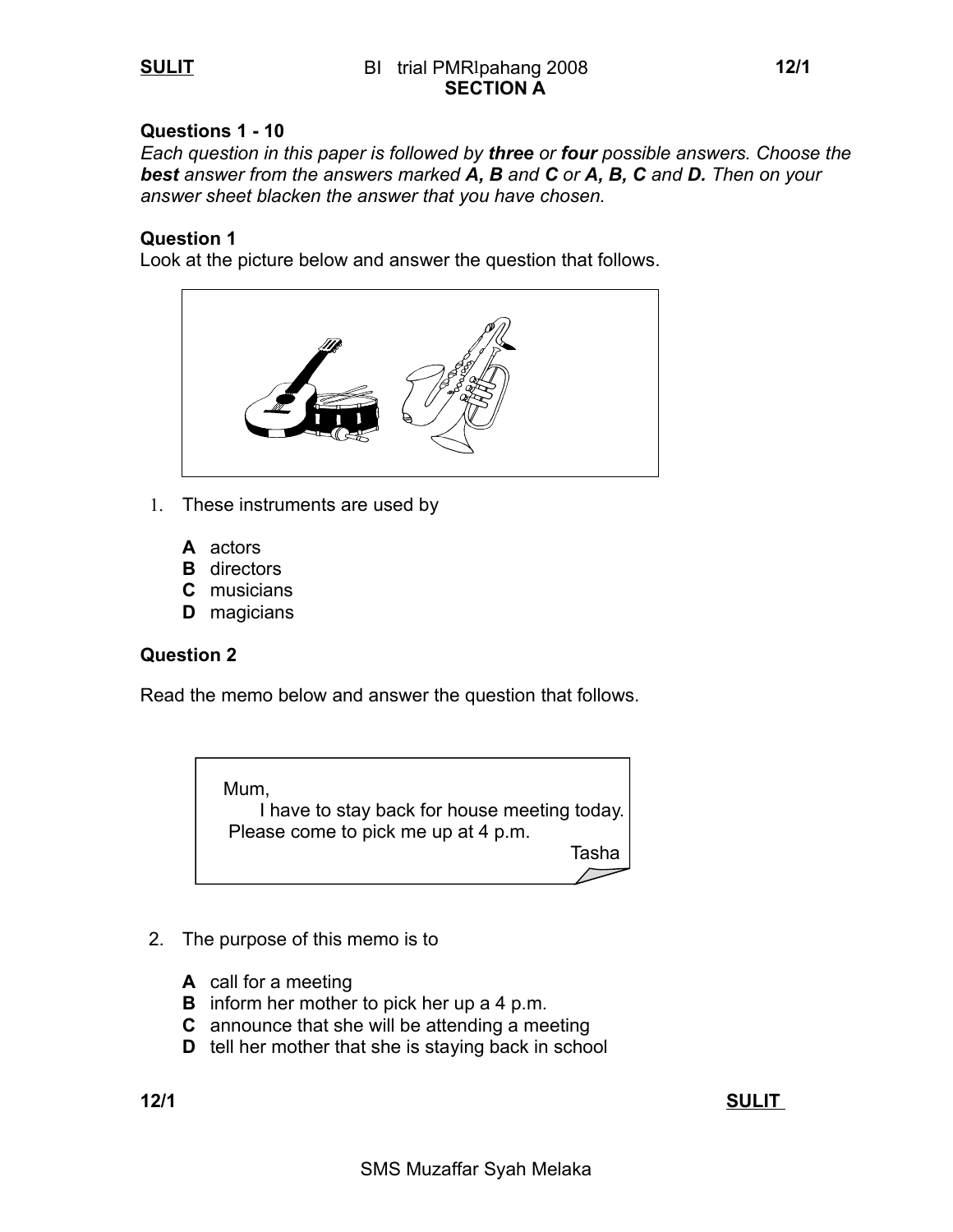## **Questions 3 - 4**

Read the news report below and answer the questions that follow.

# **Eateries that allow sale of VCDs can be prosecuted**

 **Kuala Lumpur, Monday** – The Ministry of Trade and Industry warned that coffee shops and eateries which allow VCD and DVD peddlers to ply their trade may be prosecuted for involving in the illegal activity.

- 3. Where do VCD and DVD peddlers carry out their business?
	- **A** Coffee shops and hawker stalls
	- **B** Coffee shops and eateries
	- **C** Eateries and restaurants
	- **D** Shopping centers
- 4. Why does the Ministry of Trade and Industry warn the owners of food outlets about this activity?
	- **A** To encourage the sale of VCD and DVD.
	- **B** To prosecute the VCD and DVD peddlers.
	- **C** To discourage the sales of VCD and DVD in food outlets.
	- **D** To prevent the owners of eateries from selling VCD and DVD.

## **Question 5**

Study the road sign below and answer the question that follows.





5. When a motorist sees this road sign at the road conjunction he should not ……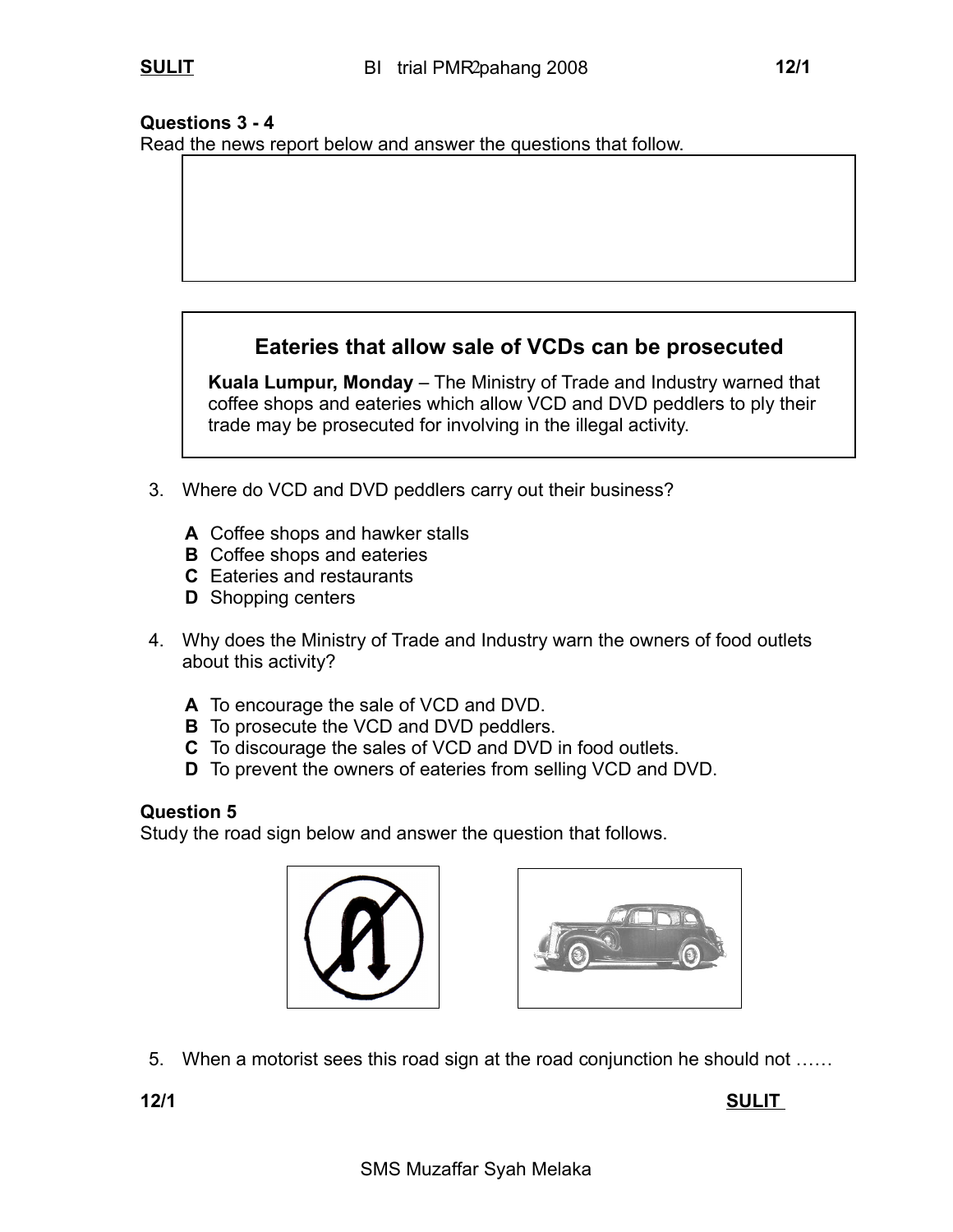- **A** park his car here
- **B** make a u-turn here
- **C** turn at this point of the road
- **D** use this part of the road to get to the other side

## **Questions 6 - 7**

Study the pie chart below and answer the questions that follow.



# **A Survey on Students' Hobbies**

- 6. You interviewed 100 students. How many of them enjoy outdoor games?
	- **A** 5
	- **B** 15
	- **C** 30
	- **D** 50
- 7. Which is the least popular hobby among the students?
	- **A** Jogging
	- **B** Reading
	- **C** Outdoor games
	- **D** Surfing internet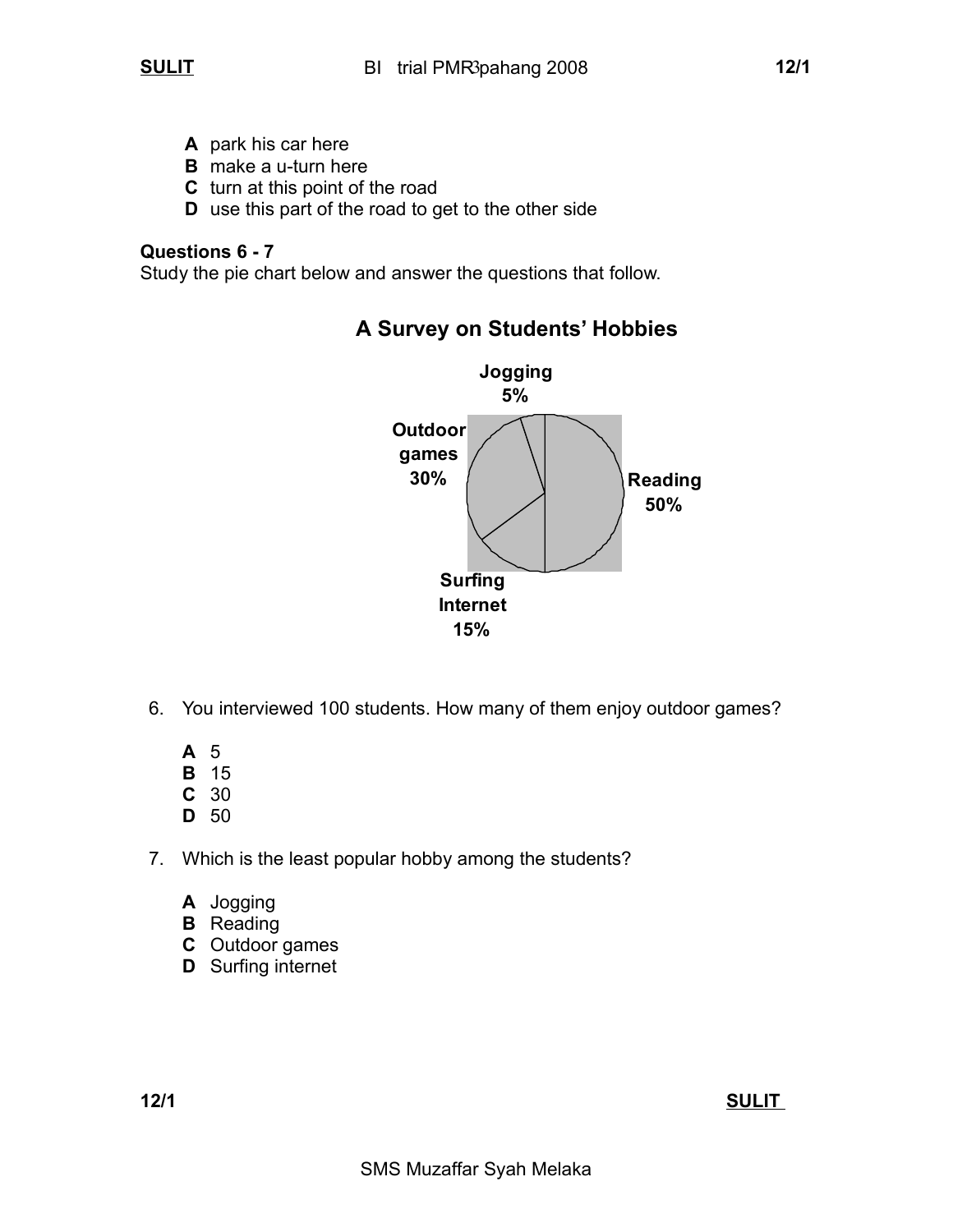**Question 8**

Study the dialogue and answer the question that follows.



- 8. Giant is most probably \_\_\_\_\_\_\_ in the end.
	- **A** anxious
	- **B** vengeful
	- **C** frustrated

### **Question 9**

Study the label and answer the question that follows.

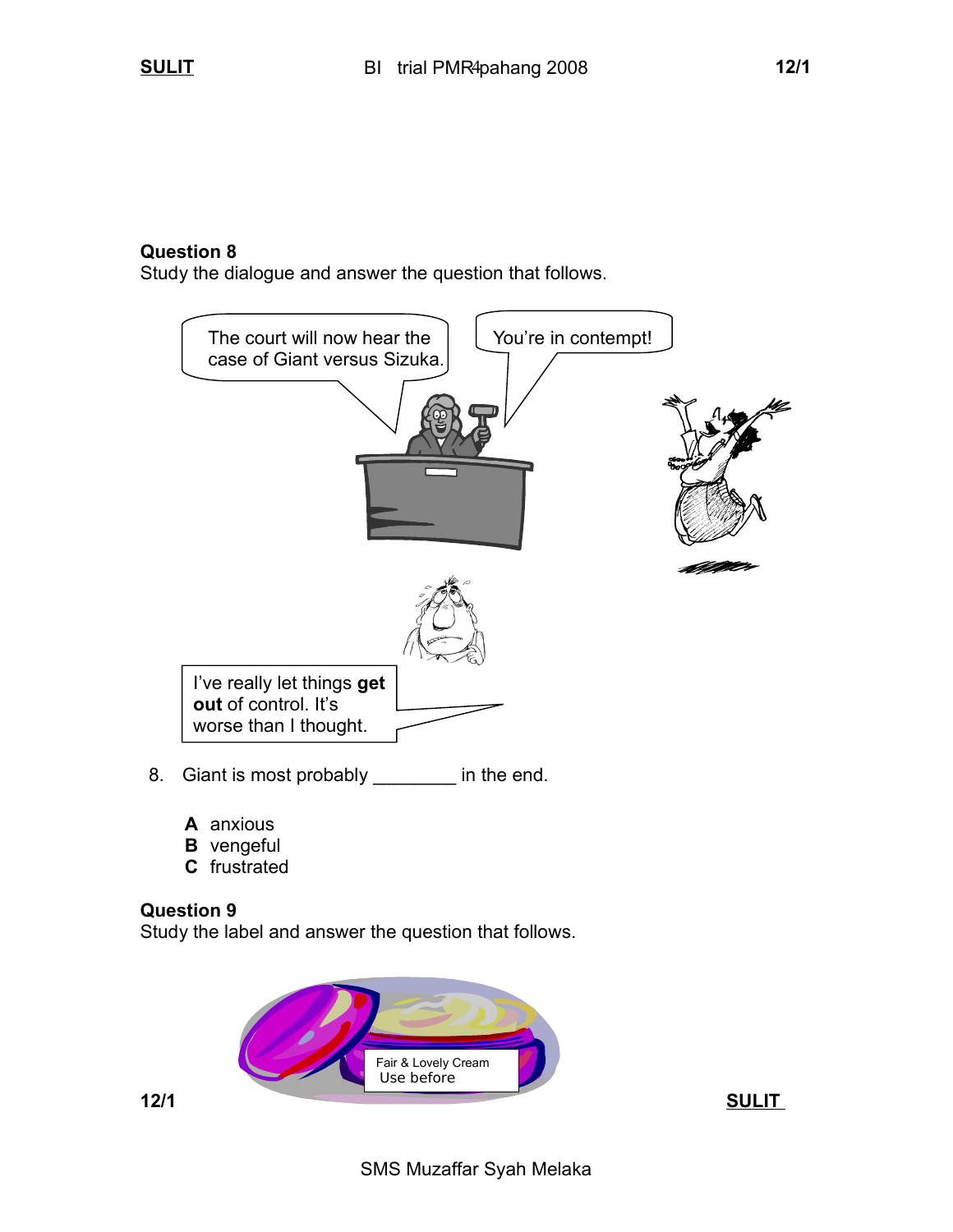- 9. According to the label, …
	- **A** the product expires at the end of March 2009
	- **B** the product must be used by this year
	- **C** the product is manufactured in 2009
	- **D** the product will expire next year

## **Question 10**

Read the advertisement below and answer the question that follows.



What is this advertisement about?

- **A** It is about a spelling course.
- **B** It is about a spelling contest.
- **C** It is about learning how to spell.
- **D** It is about how to spell words correctly.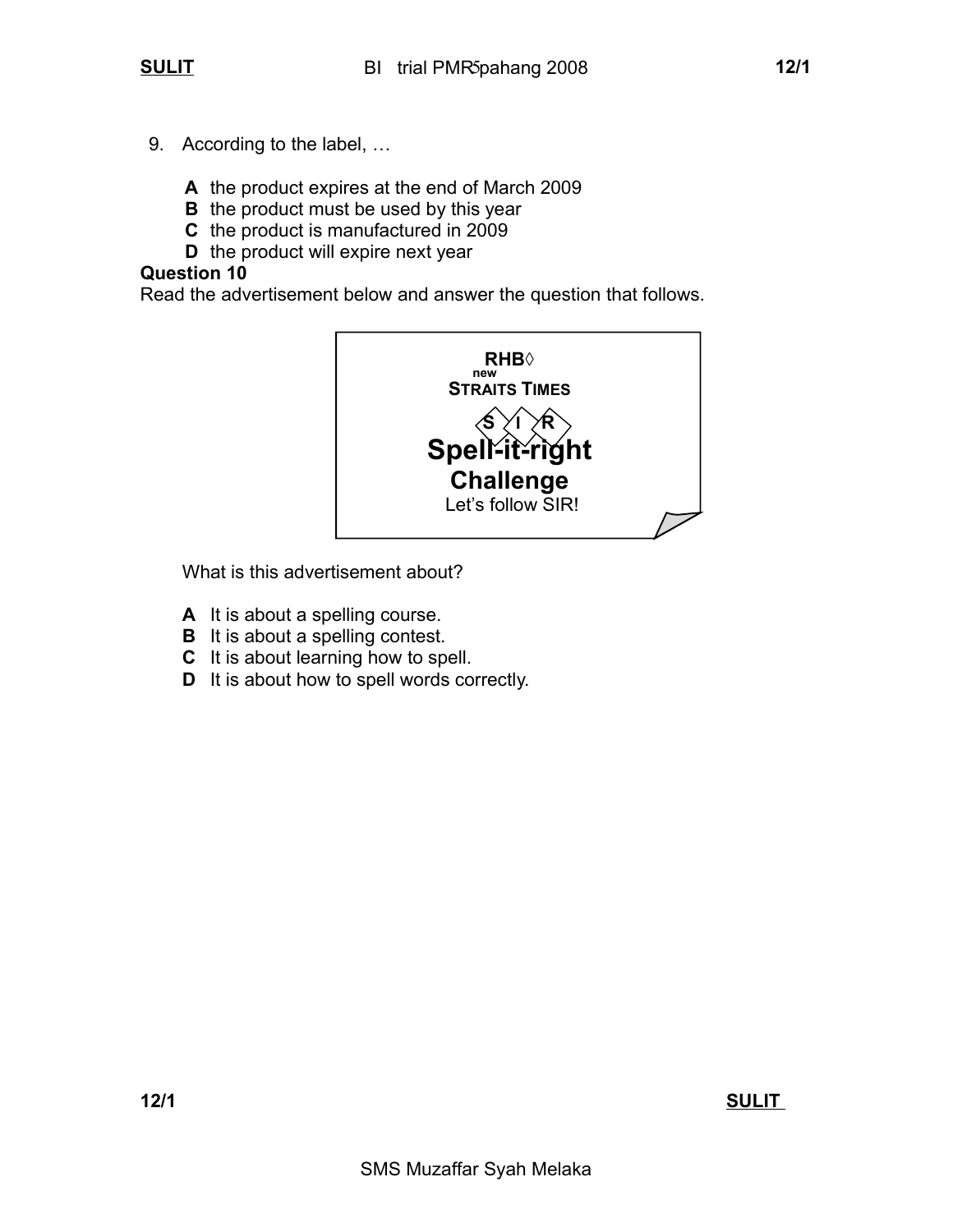## **SECTION B**

## **Questions 11-18**

*Each question in the text below refers to a numbered blank. For each question, choose the best answer from the options A, B, C or A, B, C and D to fit the numbered blank.*

Have you ever played the game 'Sudoku' before? The root of 'Sudoku' (**11**) in an 18th Century brainteaser called Latin Squares. It has been invented \_\_\_ (**12**) a mathematician called Leonhard Euter who hails from Basel, Switzerland.

The Japanese modifies the game. \_\_\_ (**13**) copied the basic concept \_\_\_ (**14**) introduced it to the world as 'Suuji wa dokushin ni kagiru'. This numberpuzzle game \_\_\_ (**15**) interesting to play.

Carol Voderman in her book 'How to do Sudoku' introduces four steps in \_\_\_ (**16**) how to master the game. At all levels, Voderman shows 'Sudoku' players \_\_\_ (**17**) skills. Beginners are taught \_\_\_ (**18**) interesting ways to complete a full puzzle from the beginning to the end. One who is a beginner will want to carry on playing with this number-puzzle game.

| 11. A lie       | В<br>C.<br>D | lies<br>lied<br>lying        |          |   | 14. A and<br><b>B</b> but<br>C or<br>D so               |
|-----------------|--------------|------------------------------|----------|---|---------------------------------------------------------|
| 12. <b>A</b> at | C.<br>D      | <b>B</b> by<br>in<br>on      | 15. A is | D | <b>B</b> are<br>C was<br>were                           |
| 13. A It        | D            | <b>B</b> We<br>C She<br>They |          | D | 16. A learn<br><b>B</b> learns<br>C learned<br>learning |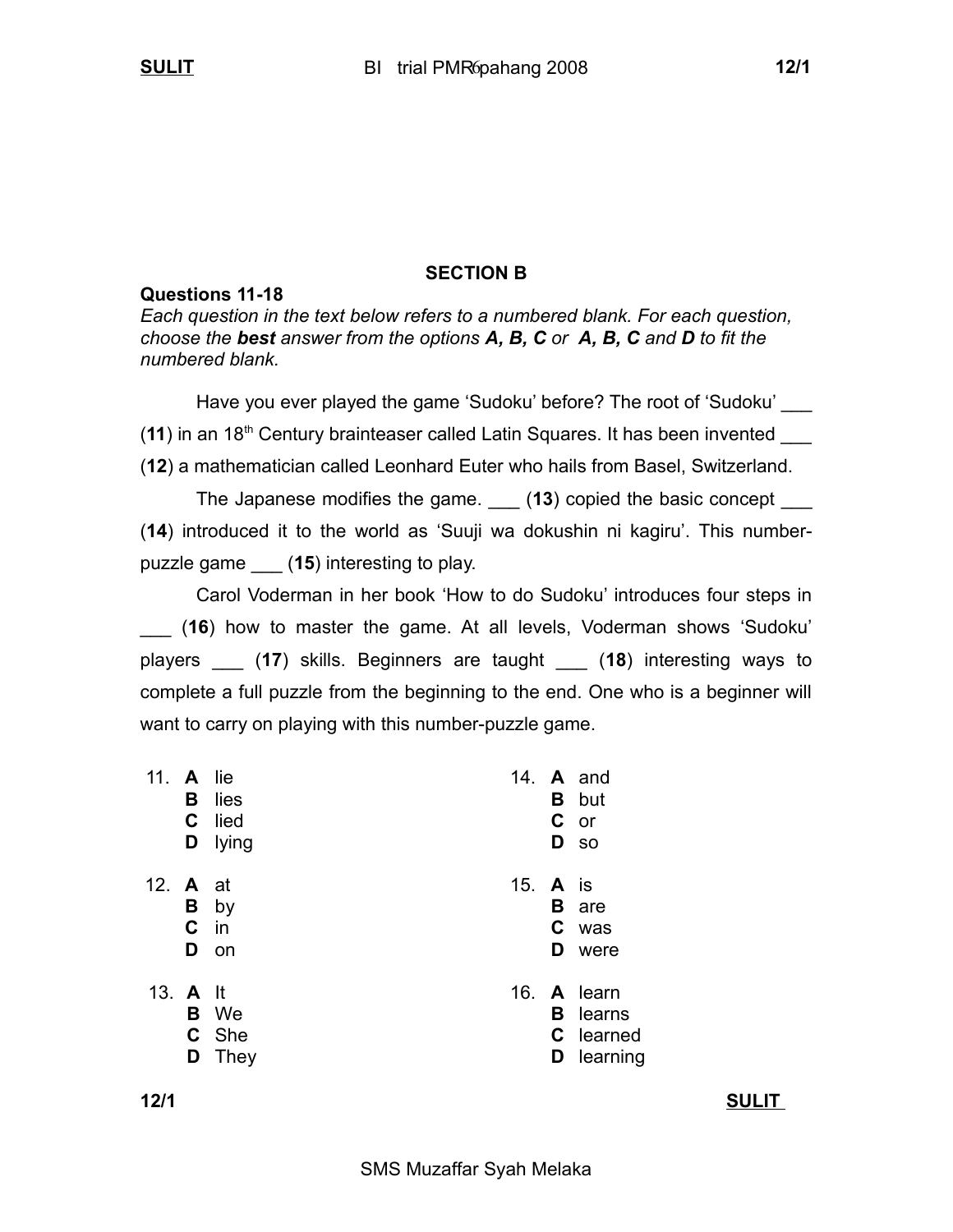|  | 17. A minor      | 18. <b>A</b> an |               |
|--|------------------|-----------------|---------------|
|  | <b>B</b> crucial |                 | <b>B</b> the  |
|  | <b>C</b> primary |                 | <b>C</b> more |
|  | D secondary      |                 | <b>D</b> most |

## **SECTION C**

### **Questions 19 - 21**

*Read the conversation in Situation A and choose the best meaning for the phrases underlined.*

**Situation A -** Amin and Awi are discussing about the English Language Society's forthcoming annual dinner.

- Amin: I think we should have our Annual Dinner at the Green Park Hotel.
- Awi : I heard that the rate there is reasonable, so we can cut down (19)
- on our expenditure.<br>Amin: I hope all the member Amin : I hope all the members will fall in (**20**) with this idea.

Awi : Don't worry. Surely everyone will agree to spend less and save for rainy days. (**21**)

#### 19. cut down

- A reduce
- B increase
- C calculate
- D remember

### 20. fall in

 $\overline{a}$ 

- A agree
- B suggest
- C disagree
- 21. save for rainy days
	- A keep money for future use
	- B put aside money to spend
	- C save up the rain water

## **Questions 22 - 24**

*Read the conversation in Situation B and choose the best meaning for the phrases underlined.*

**Situation B -** Mawi hears some surprising news about Sonny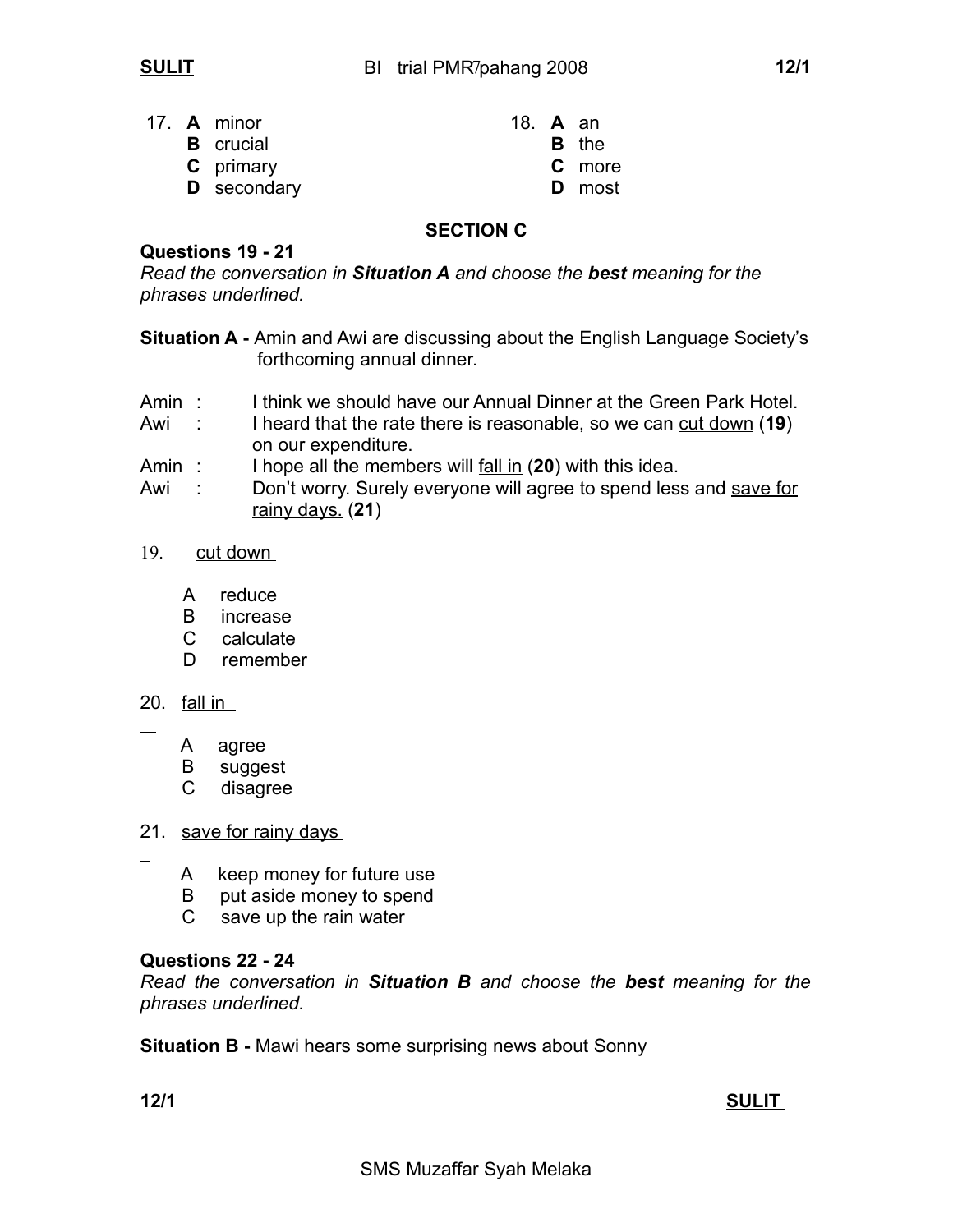| Mawi  | Is it true you're going to leave school?                                                                                                                                                                 |
|-------|----------------------------------------------------------------------------------------------------------------------------------------------------------------------------------------------------------|
| Sonny | Yes, but not now. I'll be here until the end of the term.                                                                                                                                                |
| Mawi  | So it's confirmed; you are leaving us. Tell us, Sonny. What's the<br>problem? Why are you leaving school? Is your family in financial<br>difficulty?                                                     |
| Sonny | : Whoa! Hold your horses (22). I think you have misunderstood the<br>whole thing. Let me clear this up (23). I'm not going to stop<br>schooling. It's just that I'm leaving this school for another one. |
| Mawi  | : Is that so? Where are you going?                                                                                                                                                                       |
| Sonny | Kuantan. My oldest sister is there. She has asked me to live with<br>her. She's a teacher there and she wants to keep an eye on (24)<br>me.                                                              |
| Mawi  | Oh, I see. We'll all miss you.                                                                                                                                                                           |

## 22. Hold your horses

- A Stop listening.
- B Go on talking.
- C Stop and listen.
- D Don't run away

## 23. clear this up

- A tidy up
- B explain
- C describe it
- D think about it
- 24. keep an eye on
	- A ignore
	- B help out
	- C look after
	- D keep eyeing

## **SECTION D**

## **Questions 25 – 28**

*Read the advertisement below and answer the questions that follow.*

\*\*\*\*\*\*\*\*\*\*\*\*\*\*\*\*\*\*\*\*\*\*\*\*\*\*\*\*\*\*\*HOUSE FOR RENT\*\*\*\*\*\*\*\*\*\*\*\*\*\*\*\*\*\*\*\*\*\*\*\*\*\*\*\*\*\*\*\*\*\*\* Four-bedroom house for rent in Kuantan Fully furnished Available for **immediate occupancy** Close to shops, schools, public transport and the park Quiet neighbourhood

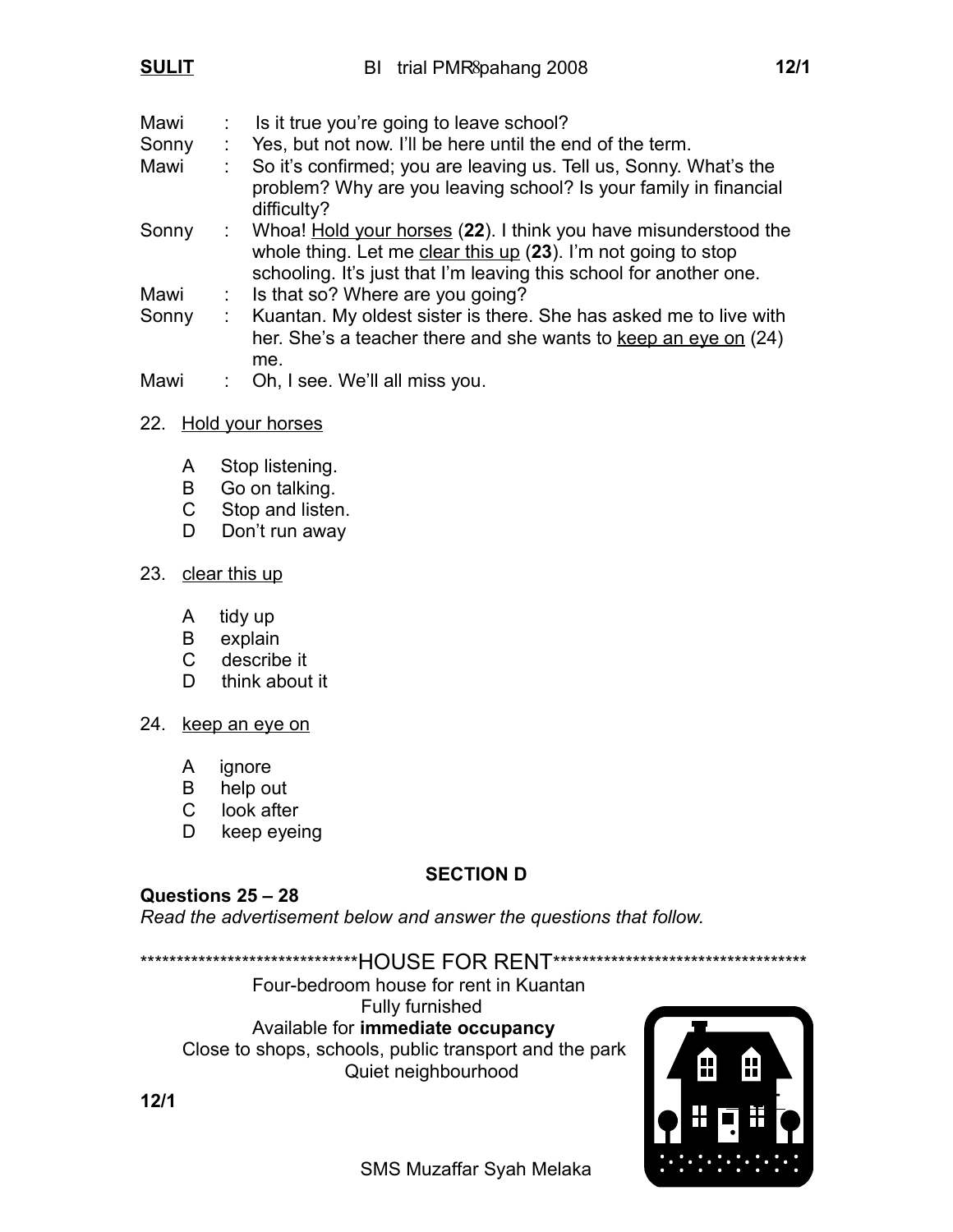## Rent : RM1 800 per month

#### **NON-SMOKERS AND NO PETS PLEASE Viewing by appointment only** Call 016-9528888 \*\*\*\*\*\*\*\*\*\*\*\*\*\*\*\*\*\*\*\*\*\*\*\*\*\*\*\*\*\*\*\*\*\*\*\*\*\*\*\*\*\*\*\*\*\*\*\*\*\*\*\*\*\*\*\*\*\*\*\*\*\*\*\*\*\*\*\*\*\*\*\*\*\*\*\*\*\*\*\*\*\*\*\*\*\*\*\*\*\*\*\*

25. The owner of the house will only rent the house out to

- A people who do not drink.
- B people who do not smoke.
- C people who do not like noise.
- D people who do not like public transport.

#### 26. **Immediate occupancy** means that

- A people can move in at once.
- B people can wait for a month to move in.
- C people can settle the rental immediately
- D people can inspect the house at any time.

#### 27. The house is described as being

- A quietly cosy.
- B affordably priced.
- C conveniently located.
- D attractively furnished.

### 28. **Viewing by appointment only** means that you can view the house

- A before you make an appointment.
- B without making an appointment.
- C after seeing the advertisement.
- D if you make an appointment.

### **Questions 29 – 34**

*Study the text below and choose the best answer for the questions that follow.*

Being a parent is very challenging. This is because nowadays, some children have learning disabilities. They have difficulty reading and understanding what is required of them. As a result, many do badly in their school examinations. Worst of all, some teachers label the students as 'stupid'.

There are also children with dyslexia. They find it hard to look at a page of words. They see them as distorted shapes and symbols or even as moving objects. There are others who become too overwhelmed by the words in a page!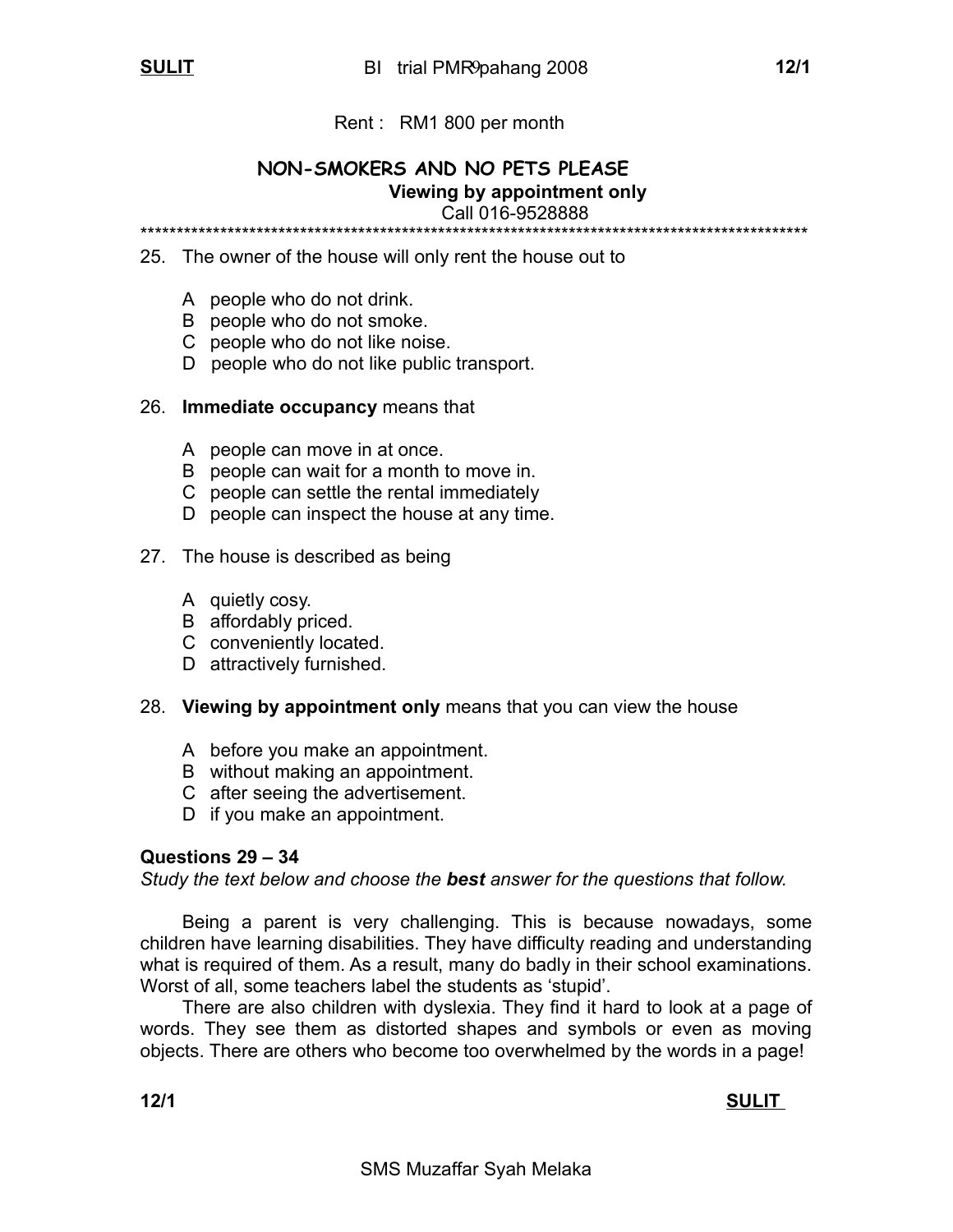Another common learning disability is dyscalculia. It is actually difficulties with mathematics in counting, recognizing arithmetic symbols, aligning numbers during addition, multiplication and competency in addition, subtraction, multiplication and division. These children normally have slow mental processing speed.

Parents must be aware that the environment plays an important part in inculcating the learning abilities of a child. Poor teaching methods, *harsh* childcare, loneliness, the sense of not belonging to the school, a non-conducive home environment, lack of encouragement and unrealistic parental expectations can cause a child to face difficulties in learning.

- 29. A child suffering from dyslexia has
	- A mental problems
	- B speech problems
	- C reading problems
	- D hearing problems
- 30. A child having difficulties with mathematics could be suffering from
	- A dyslexia
	- B dysphoria
	- C dysgraphia
	- D dyscalculia
- 31. Children with slow mental processing speed
	- A cannot talk properly
	- B have problem with writing
	- C is unable to recognize letters
	- D have problems with multiplication
- 32. The following aspects can cause a child to face difficulties in learning except
	- A poor teaching methods
	- B lack of encouragement
	- C conducive home environment
	- D high expectations from parents
- 33. Some children are branded as stupid by their teachers because
	- A they are born abnormal
	- B they are slow in their work
	- C they have difficulty reading
	- D they are mentally handicapped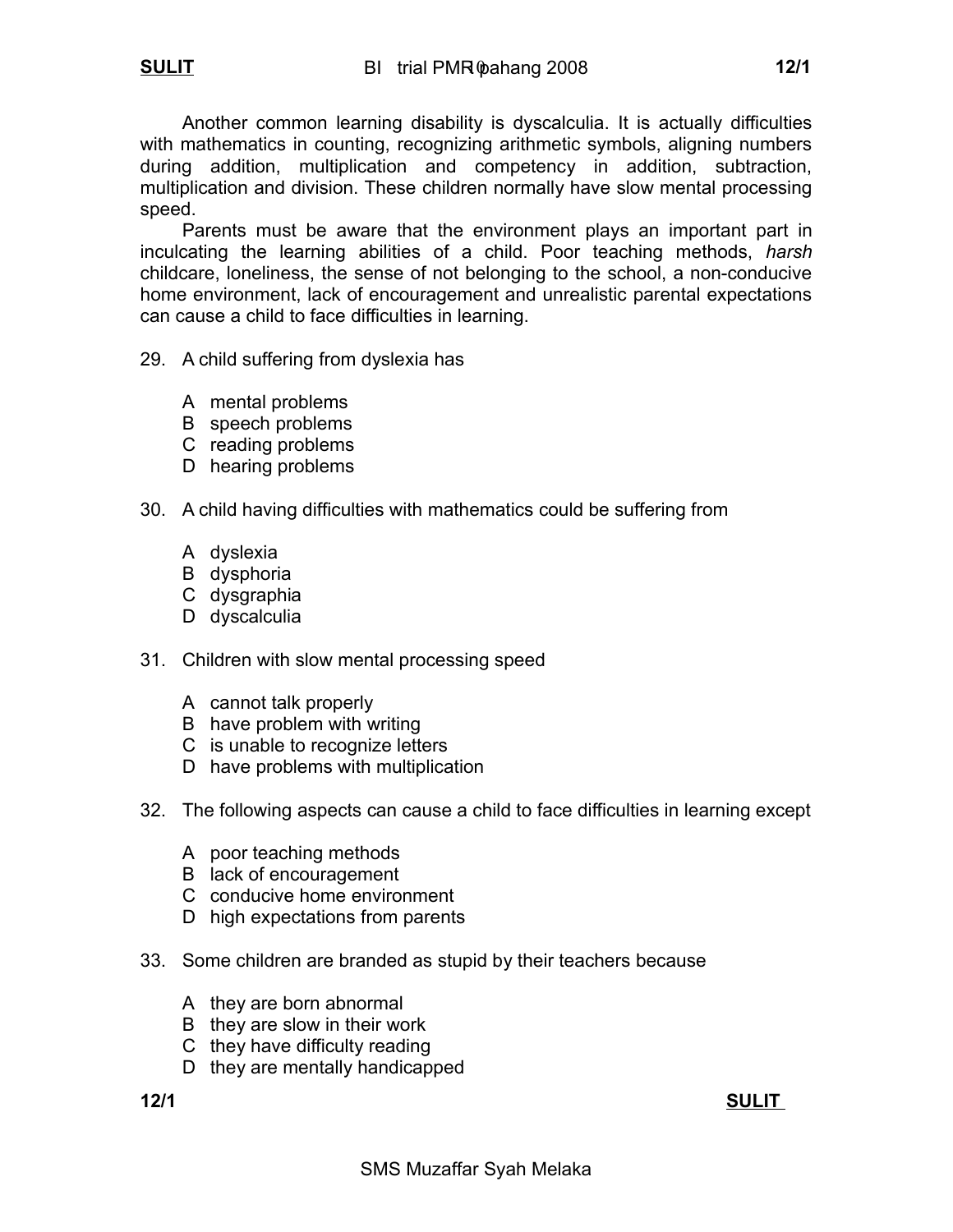- 34 The word *harsh* means
	- A happy
	- B severe
	- C solemn
	- D dignified

## **SECTION E**

#### **Questions 35 – 37**

*Read the poem below carefully. Then, choose the best answer for the questions that follow.*

## **The Dead Crow**

By A. Samad Said

He saw a dead crow in a drain near the post office He saw an old man gasping for air and a baby barely able to breathe in a crowded morning clinic. This land is so rich. Why should we suffer like this?

I want clean air for my grandchildren. I want the damned fools to leave the forest alone. I want the trees to grow, the rivers run free, and the earth covered with grass. Let the politicians plan how we may live with dignity, now and always.

- 35.The persona saw a dead crow
	- A in a drain
	- B in a clinic
	- C in a forest
	- D in a post office

36. The following are the physical setting found in the poem except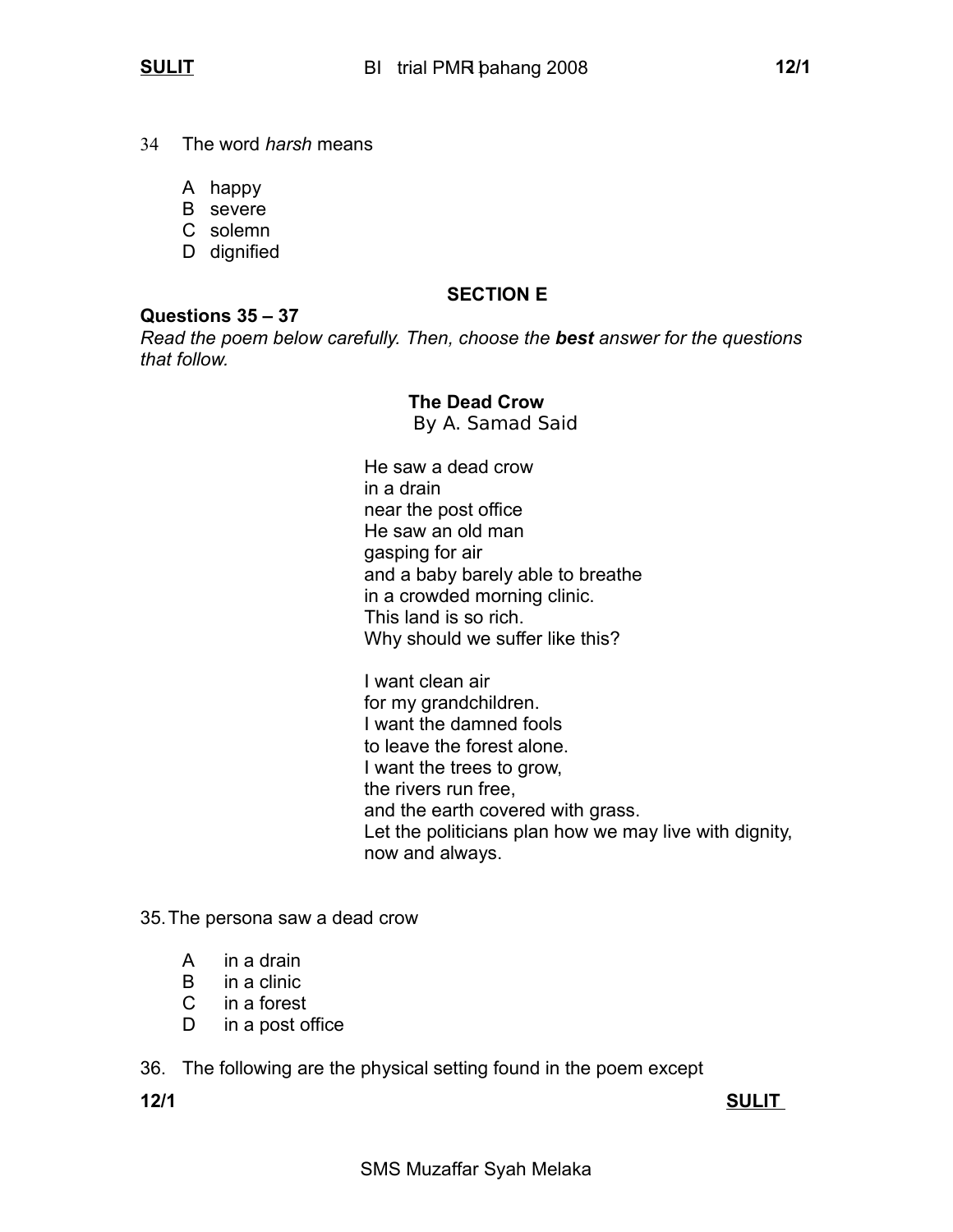- A forest
- B rivers
- C drain
- D market

37.What has most probably happened to the rivers in the forest?

- A The fish in the rivers have died.
- B Contaminated and polluted.
- C Flooded during monsoons.
- D Free from pollution.

## **Questions 38 – 40**

*Read the extract below carefully and choose the best answer for the questions that follow.*

"Sir, how much is that pencil?" "It's not expensive, only fifty cents." Zahid shrugged his shoulders. He had only five cents. Still there was hope. Perhaps his grandmother would have enough money. He ran home and told her how much he wanted that pencil. "Zahid, you already have a pencil." "But, grandmother, it's so short." "What's wrong with a short pencil? We're not rich." "My teacher always grumbles and says that my pencil is as short as the hair in his nose.

38.Zahid's family is

- A rich
- B poor
- C wealthy
- D well-to-do
- 39. How much more money does Zahid need to have before he can buy the pencil?.
	- A forty-five cents
	- B forty cents
	- C fifty cents
	- D five cents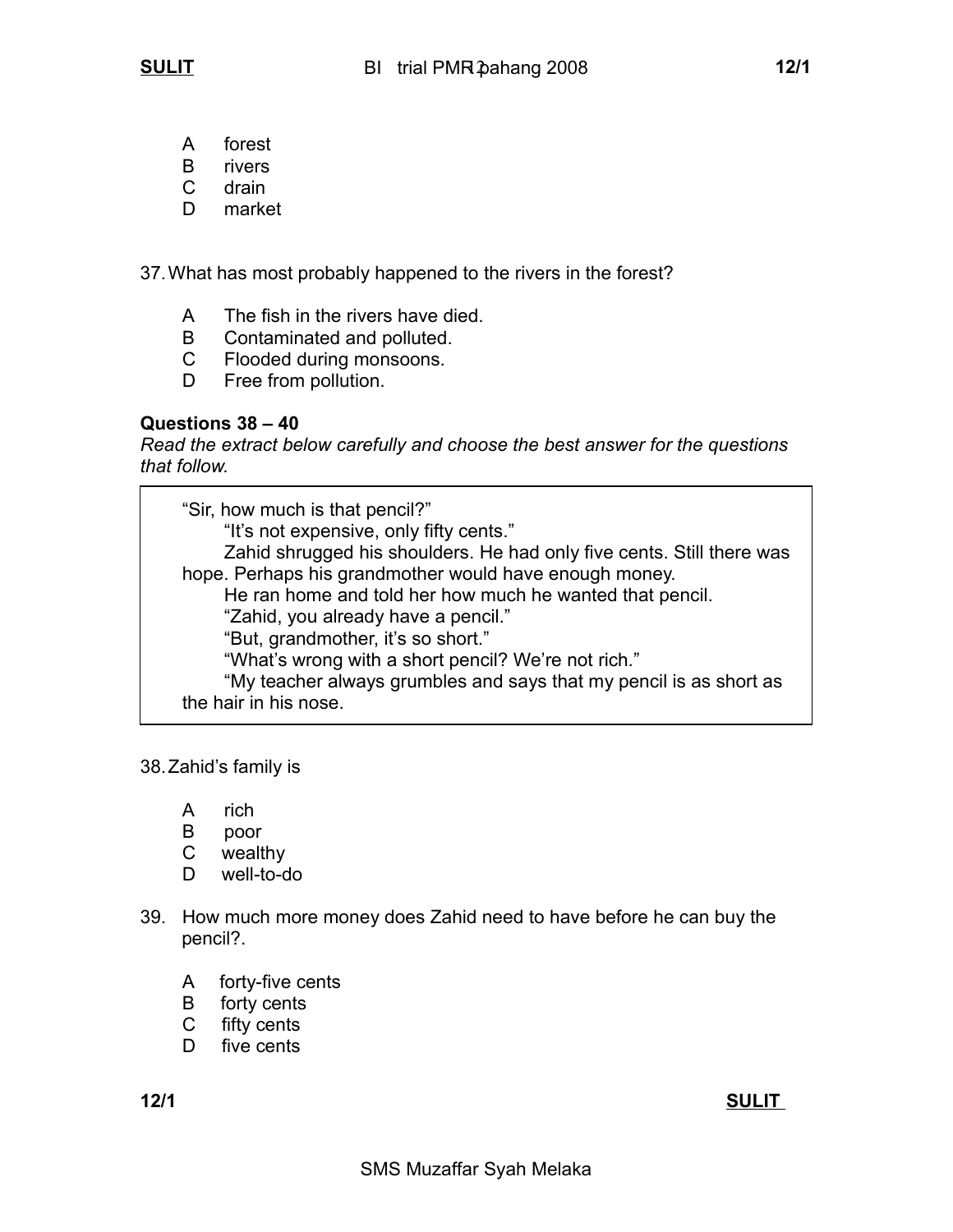40.Zahid's teacher compares his pencil to

- A his hair
- B his finger<br>C his eyelas
- his eyelash
- D his nostril hair

## **SOALAN TAMAT**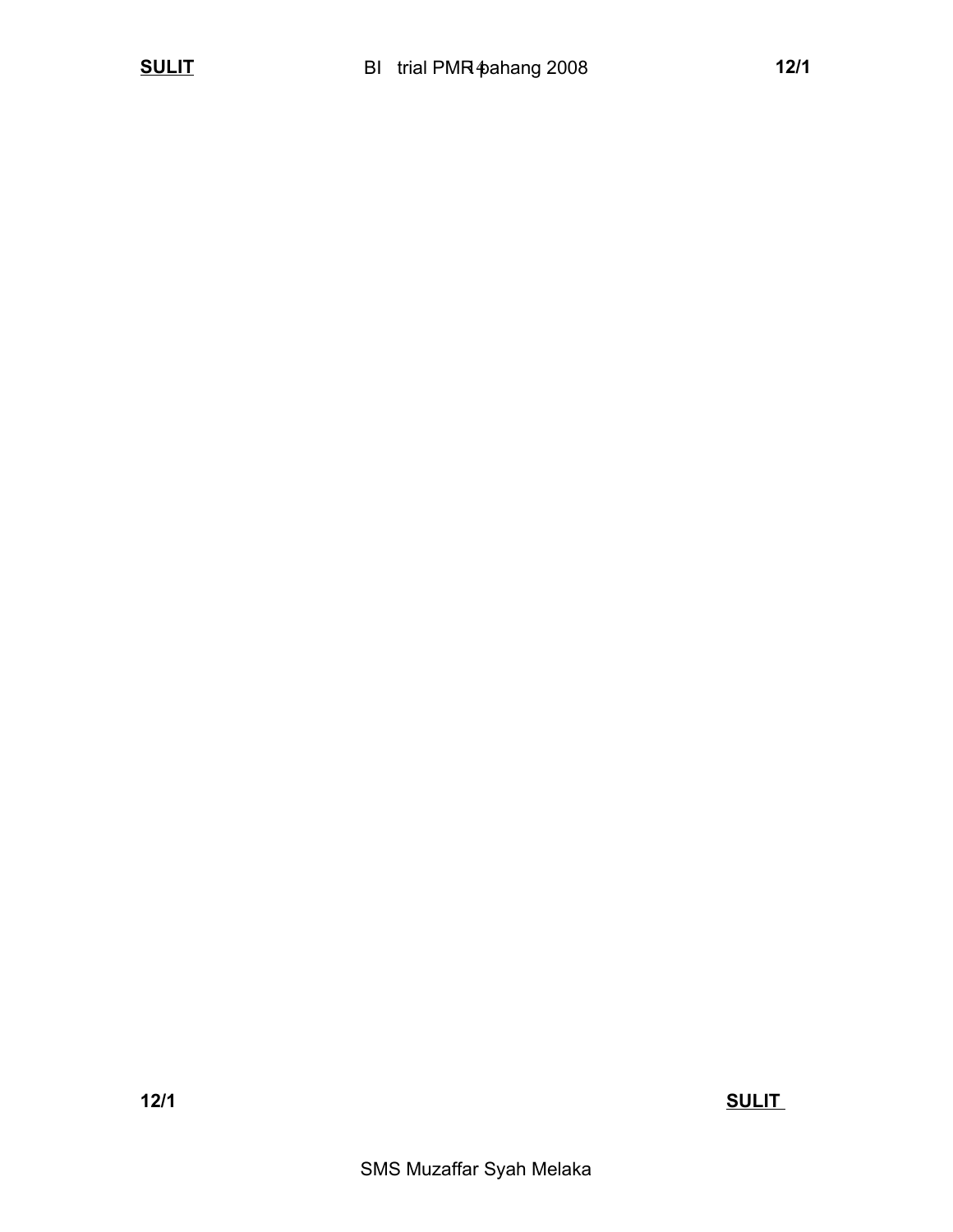## **PAPER 2 Time : One hour thirty minutes**

You are advised to spend about 40 minutes to answer Section A, 30 minutes to answer section B and 20 minutes to answer Section C.

## **Section A: Guided Writing** [30 marks]

Using the bookmark and notes below, write **an article** on Save The Earth Campaign, for your school newsletter.

# **SAVE THE EARTH CAMPAIGN**

### *Tips to protect Mother Earth:*

#### **Save water**

- collect rain water
- use showers

### **Save energy**

- switch off all appliances
- use energy-saving bulbs

## **Protect the air**

- walk instead of drive
- use public transport

### **Protect natural resources**

- recycle & reuse
- make own fertilizer

*Organised by: Ministry of Natural Resources and Environment*

When writing your **article**:

- you may use all the notes given
- **elaborate** on the given notes to make it more interesting
- make sure it is **not less than 120 words**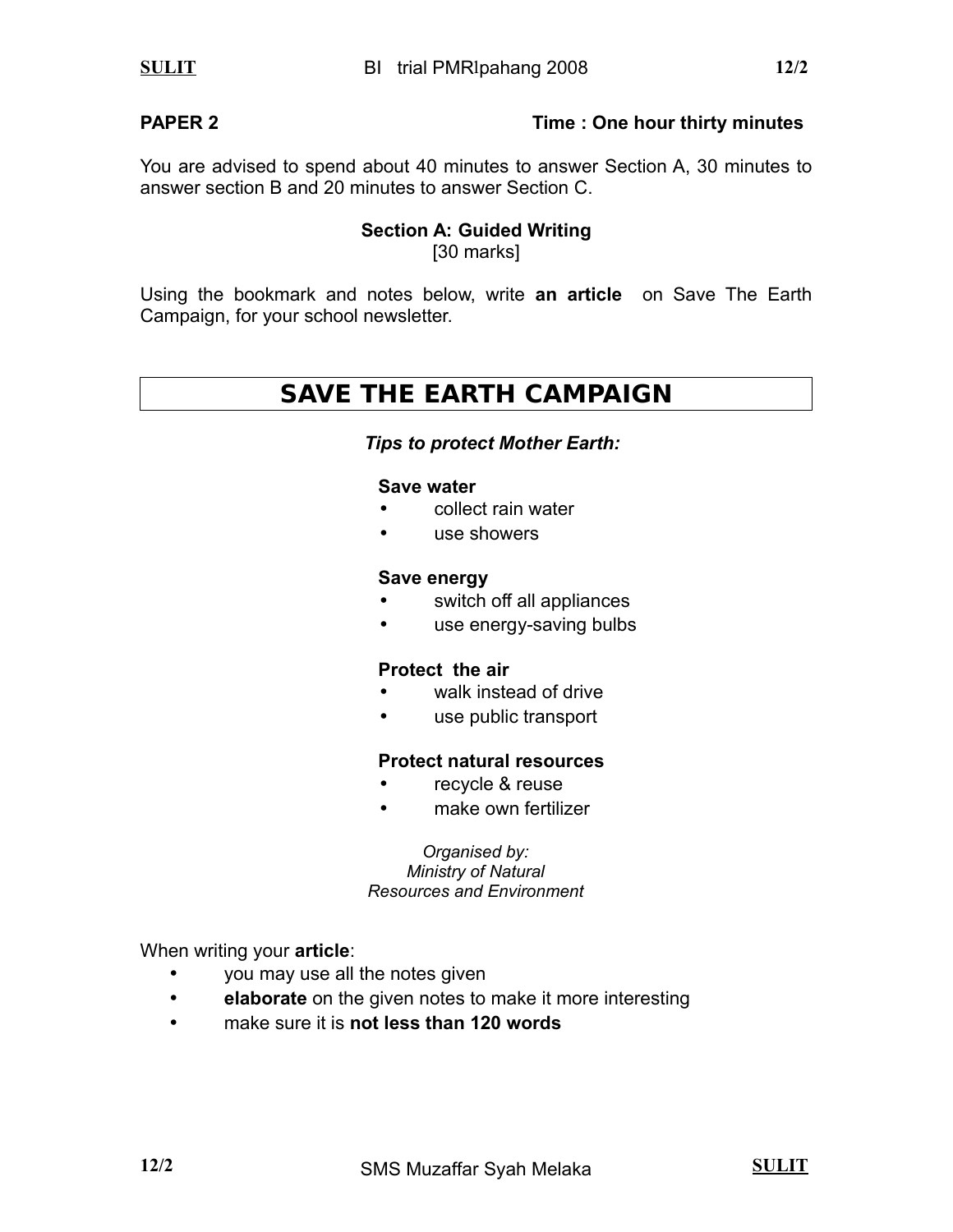## **Section B: Summary** [10 marks]

## *Read the passage below and answer the question that follows.*

Music plays an important role in your life. Most of the time we would relate music to entertainment because we hear it on the radio and the television every day. However, there are more uses than just providing entertainment. Music is believed to be able to improve a learning situation. For example, younger children remember colours, numbers and days of the week better with the help of songs.

Learning to play music can also help to better the eye-hand coordination as well as improve the finger movement. Many athletes exercise by following the beat of the music. This helps them to concentrate on their training.

Listening to music may help us emotionally. If we are frightened and tensed, music can help us feel more relaxed. It is not unusual to find music played in hospitals and even in the operating theatres where doctors work to save lives.

Write a summary on **why music is important to us.**

Your summary must:

- **not be more than 60 words**, including the 10 words given below
- be in **continuous writing** (not note form)
- be written in **one** paragraph

Use your own words as far as possible without changing its original meaning. Begin your summary as follows: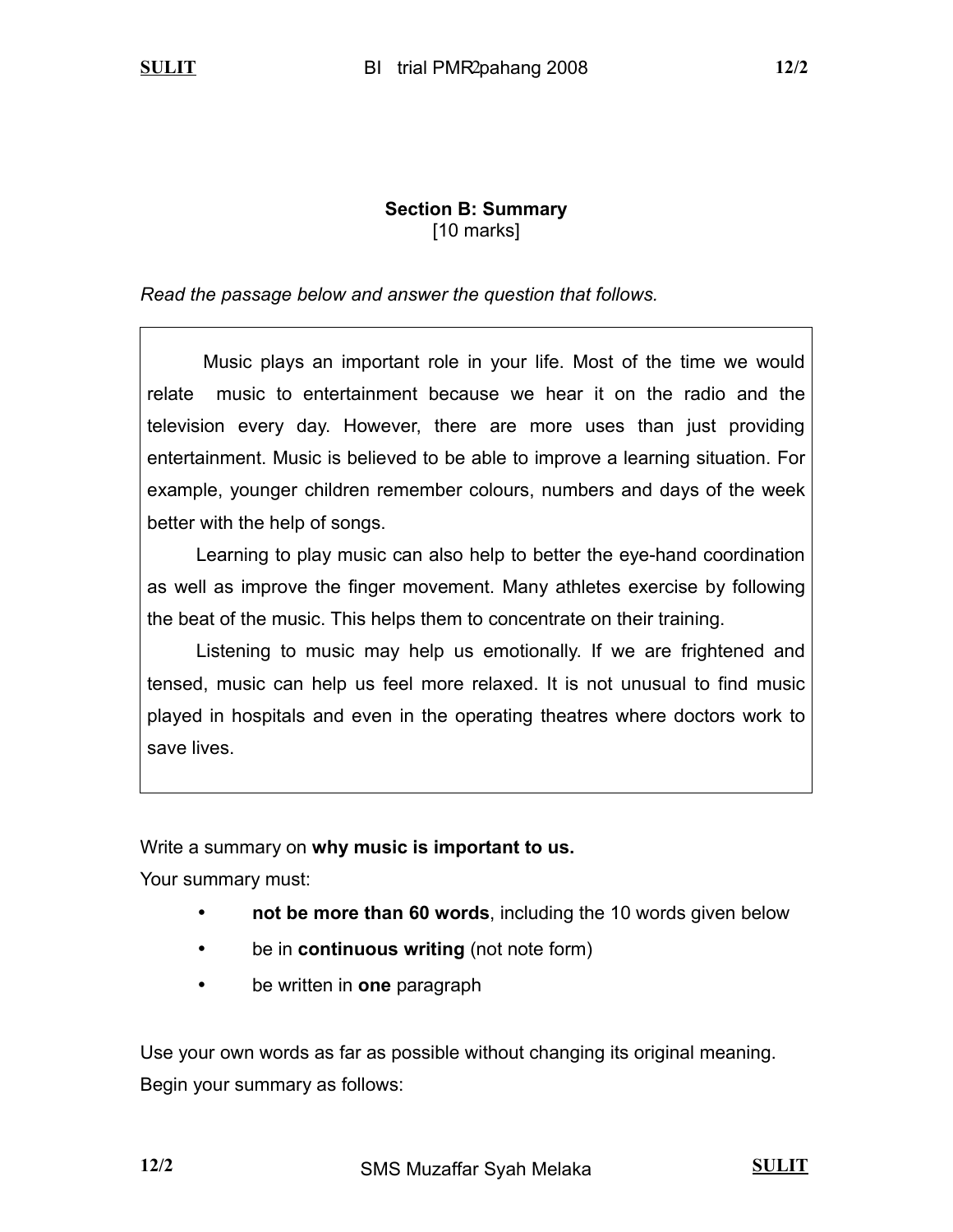*Music has many uses and it just does not provide …*

[10 marks]

## **Section C: Novel**

## [10 marks]

The following are the novels studied in the literature component in English Language.

| 1. | Potato People            |                 | Angela Wright                 |
|----|--------------------------|-----------------|-------------------------------|
| 2. | <b>Robinson Crusoe</b>   | $\sim$          | Danial Defoe                  |
| 3. | The Phantom of The Opera | $\sim$ 10 $\pm$ | <b>Gaston Leroux</b>          |
| 4. | Dr. Jekyll and Mr. Hyde  | $\blacksquare$  | <b>Robert Louis Stevenson</b> |
| 5. | The Prosiner of Zenda    |                 | <b>Anthony Hope Hawkins</b>   |

Based on **one** novel you have read, write about **the value of love**. Support your answer with evidence from the novel.

Your response should be:

- **in not less than 50 words**
- in **continuous writing** (not note form)

[10 marks]

 **SOALAN TAMAT**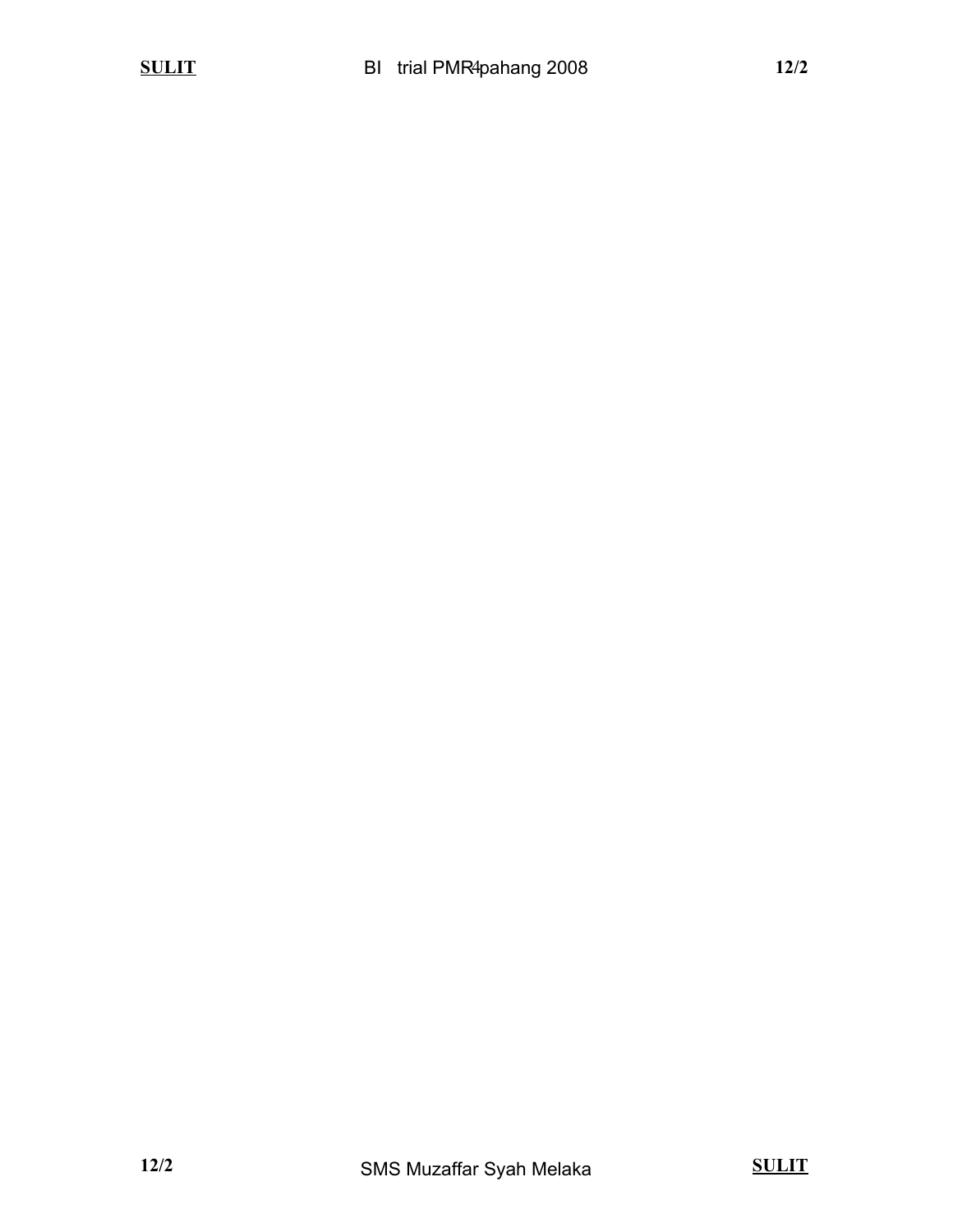## **Questions 1 -10**

Each question in this paper is followed by three or four possible answers. Choose the **best** answer from the answers marked **A, B** and **C** or **A, B, C** and **D.** Then on your answer sheet blacken the answer that you have chosen.

## **Questions 1-2**

| <b>Life's Brief Candle</b>                                                                                                                                                                                                                                                                                                                                                                                                                      |  |
|-------------------------------------------------------------------------------------------------------------------------------------------------------------------------------------------------------------------------------------------------------------------------------------------------------------------------------------------------------------------------------------------------------------------------------------------------|--|
| To-morrow, and to-morrow, and to-morrow,<br>Creeps in this petty pace from day to day<br>To the last syllable of recorded time,<br>And all our yesterdays have lighted fools<br>The way to dusty death. Out, out, brief candle!<br>Life's but a walking shadow, a poor player,<br>That struts and frets his hour upon the stage,<br>And then is heard no more; it is a tale<br>Told by an idiot, full of sound and fury,<br>Signifying nothing. |  |
| <b>William Shakespeare</b>                                                                                                                                                                                                                                                                                                                                                                                                                      |  |

- 1. Which word in *line 7* refers to life?
	- **A** struts
	- **B** frets<br>**C** hour
	- **C** hour
	- **D** stage
- 2. What emotion is the poet trying to convey?
	- **A** love
	- **B** hope
	- **C** anger
	- **D** despair

## **Questions 3 – 5**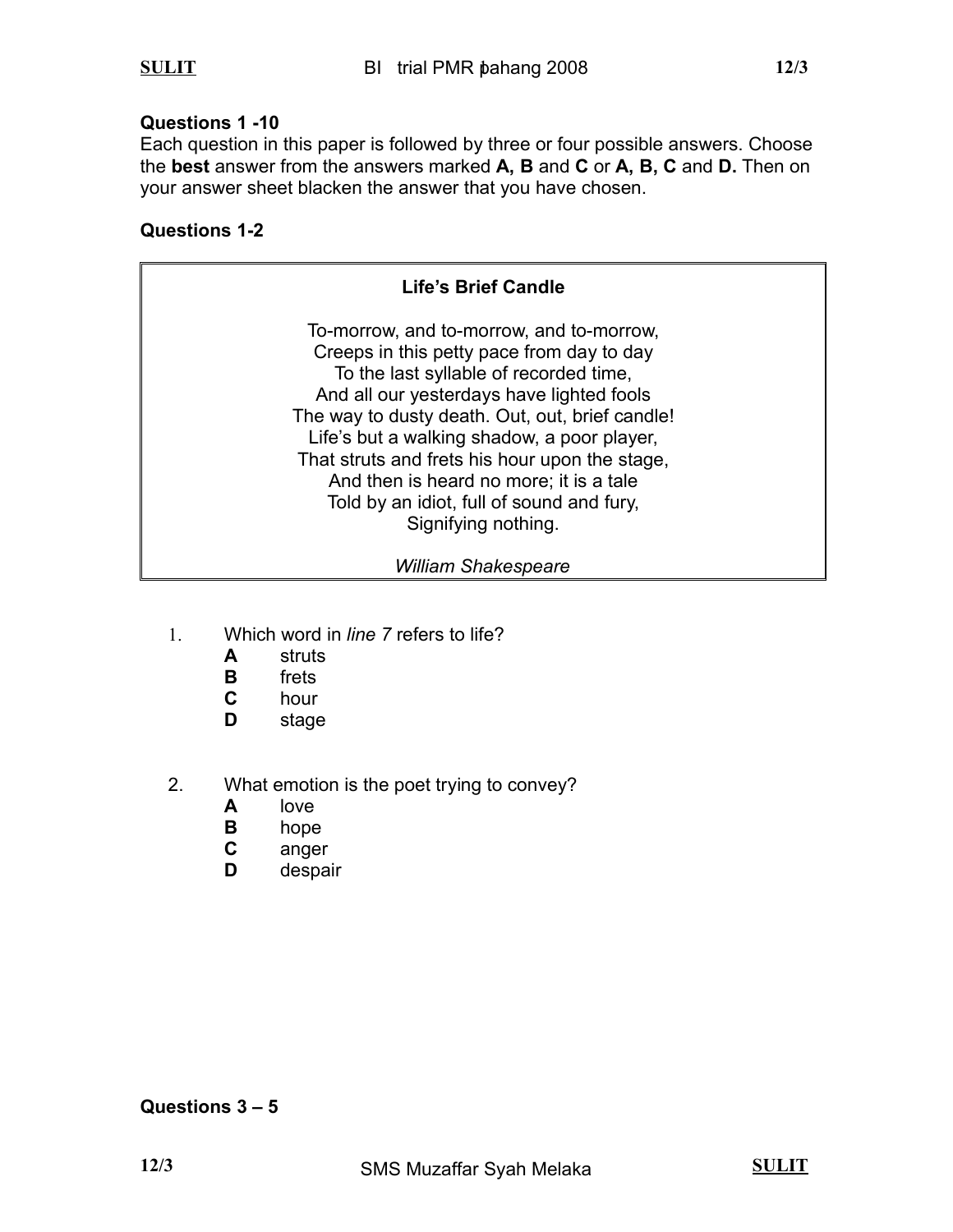# *The Lake Isle of Innisfree*

I will arise and go now, and go to Innisfree, And a small cabin build there, of clay and wattles made, Nine bean-rows will I have there, a hive for the honey bee And live alone in the bee-loud glade.

And I shall have some peace there, For peace comes dropping slow, Dropping from the *veils of the morning* to where the cricket sings; There midnight's all a glimmer, and noon a purple glow And evening full of the linnet's wings.

I will arise and go now, for always night and day I hear lake water lapping with low sounds by the shore While I stand on the roadway, or on the pavements grey I hear it in the deep heart's core

*William Butter Yeats*

- 3. What do you think is Innisfree?
	- **A** an island on a lake
	- **B** a cabin in the forest
	- **C** a lake in the forest
	- **D** a small cabin on an island
- 4. Which phrase in stanza 1 tells us that the persona wishes to go to Innisfree?
	- **A** "go to Innisfree?"
	- **B** "go now"
	- **C** "live alone"
- 5. The *"veils of the morning"* refers to the
	- **A** rain
	- **B** mist
	- **C** fog
	- **D** haze

**Questions 6 – 8**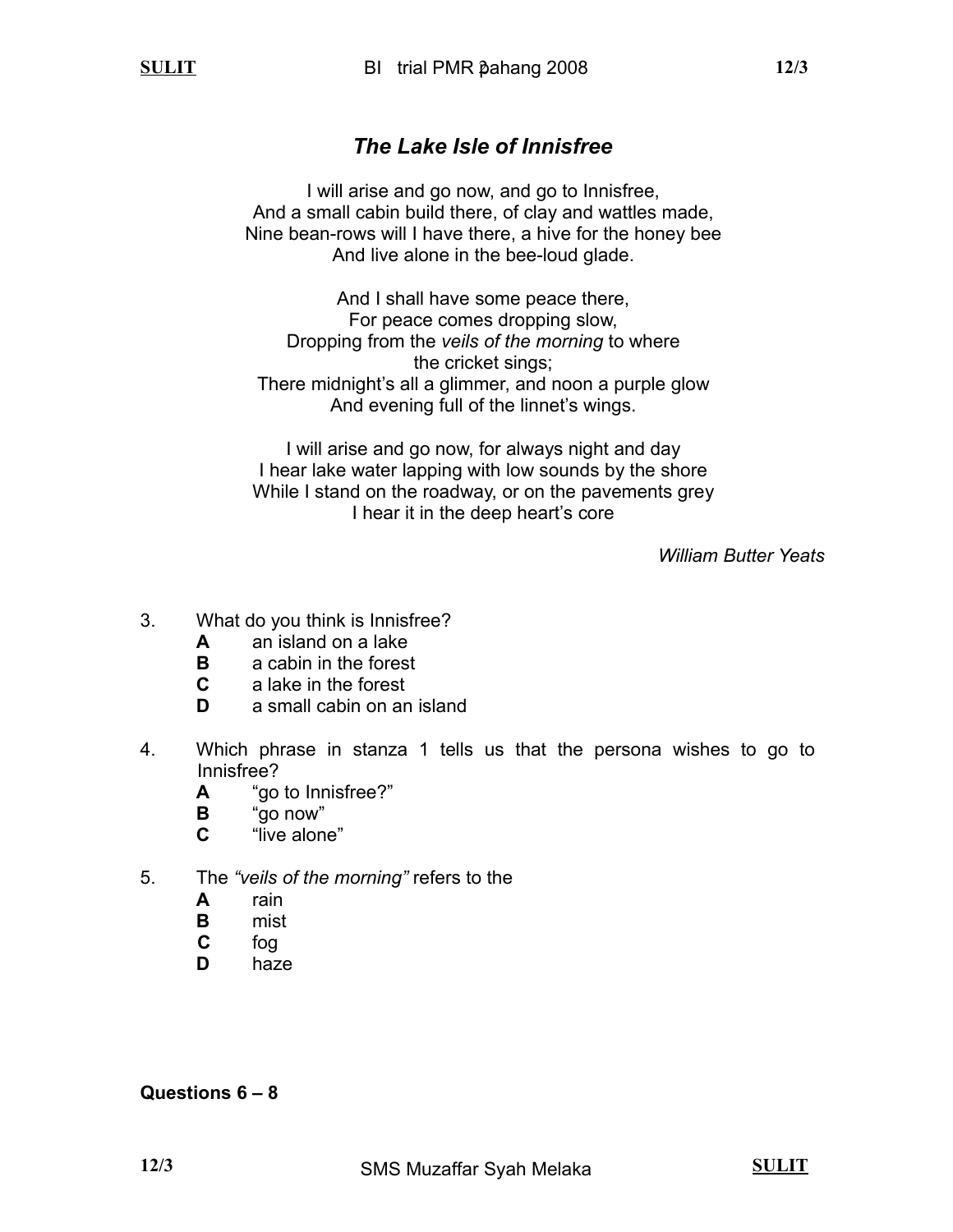Cousin Lan tried to continue, but was angrily cut short by Jamal. " Of course, it's a lot of pitis, you miser," Jamal retorted. " These are real Bally shoes, not your pirated Golok version. If you're not interested, never mind. I'll take my merchandise elsewhere, but you're not going to take advantage or my situation to be your usual conniving miserly self," sulked Jamal.

Cousin Lan quickly made amends, afraid of losing a *lifetime treasure*. " I was just kidding, Mal. Don't take it so hard. Of course, RM430.00 is fine, but can I pay by instalments?" The look on Jamal's face deterred further arguments.

In the afternoon, Cousin Lan went to the post office and took out his savings. RM430.00 in hard cash changed hands. A beautiful pair of Bally shoes also changed ownership. Out of Jamal's sight, Cousin Lan lovingly examined his new possession. How supple the leather, how rich the aroma, how sensuous the sole. It was all too much for Cousin Lan. They were not called the Real Bally Shoes for nothing. Probably even the batik towkays in Penambang couldn't afford those shoes at their original Lot 10 prices, but he, Zailan, the humble Kota Bharu Land Office clerk, was their proud owner ! His nostrils flared in pride.

"Wait till the pretty Land Office receptionist sees them," mused Cousin Lan. "Then she won't be so high and mighty with me."

- 6. The phrase *lifetime treasure refers to*
	- **A** the shoes
	- **B** the instalments
	- **C** Cousin Lan's savings
	- **D** the price of the Bally shoes
- 7. Which phrase in the extract tells us that Cousin Lan is not sincere?
	- **A** "just kiding"
	- **B** "made amends"
	- **C** "take advantage"
	- **D** "convincing miserly self"
- 8. Why do you think Cousin Lan's nostrils flared in pride?
	- **A** He can sell off the Bally shoes
	- **B** he can show off the shoes to everyone
	- **C** he now has a genuine pair of Bally shoes
	- **D** he can give the shoes to the Land Office receptionist

### **Questions 9-10**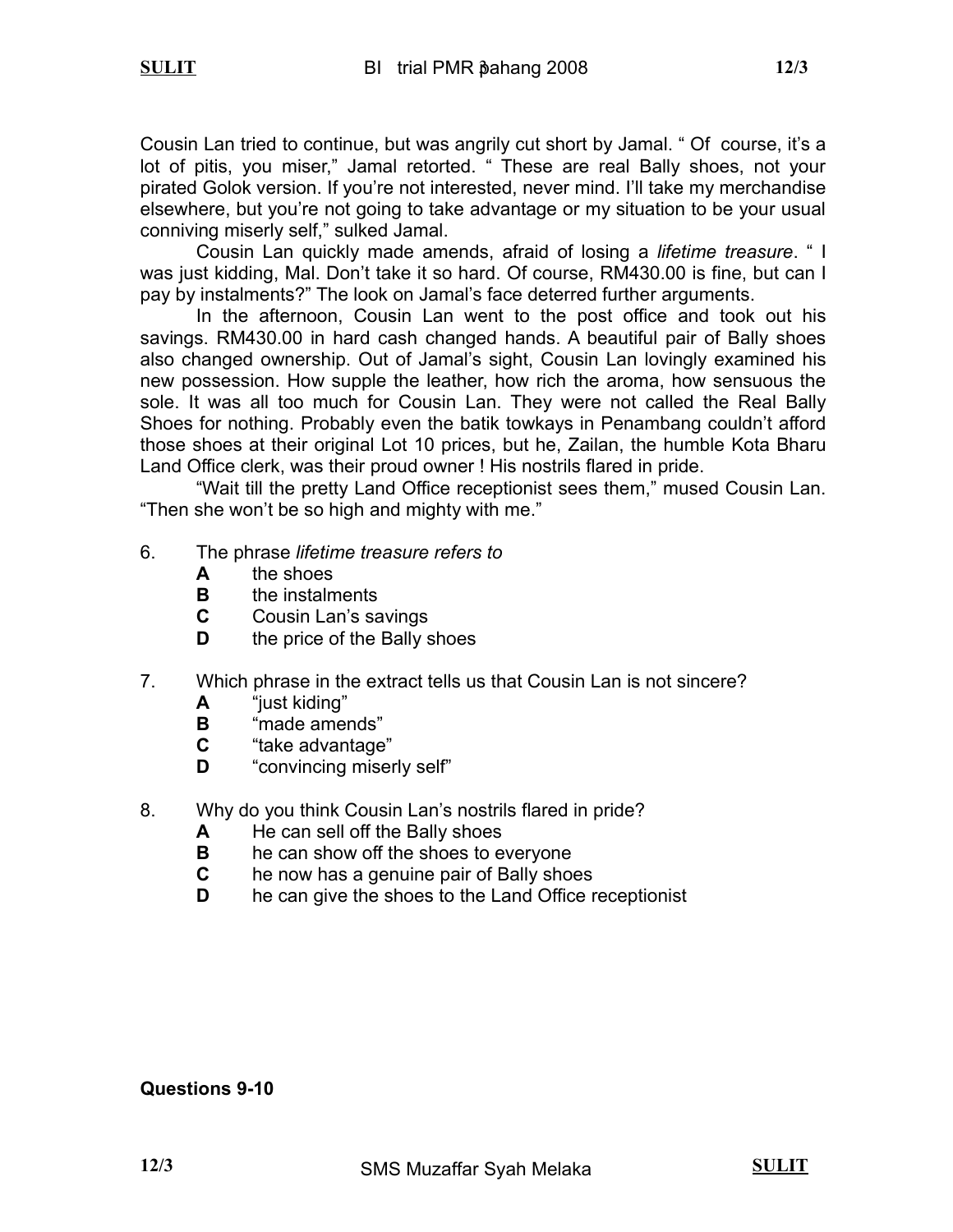Zahid was often punished for what he did. But none of the punishments ever seemed to affect him and sometimes his bravery got to Mr. Jamal. Perhaps Zahid was too stubborn for his own good.

For example, Zahid would often put his hands in his pockets while being punished, thinking perhaps the knife was some sort of magic charm giving him extra strenght to *endure* the pain. His face revealed strong determination.

On one occasion, Mr. Jamal sternly told him to return to his desk after the punishment, and he released his anger by stabbing his knife into his desk in front of him. The knife stood straight up. He imagined it was sticking to his teacher's chest and a broad smile came across Zahid's face.

Mr. Jamal had seen it all, but he acted as though he had not noticed a thing. "Only God knows what's wrong with that boy," he thought, "but my, how I'd to tear to bits!"

- 9. How did the punishments affect Zahid?
	- **A** He became quiet
	- **B** He became moody
	- **C** He became reserved
	- **D** He became violant
- 10. Why did Zahid smile?
	- **A** he was going insane
	- **B** he dreamt of happiness
	- **C** he had stabbed Mr. Jamal
	- **D** he imagined Mr. Jamal was stabbed

## **SOALAN TAMAT**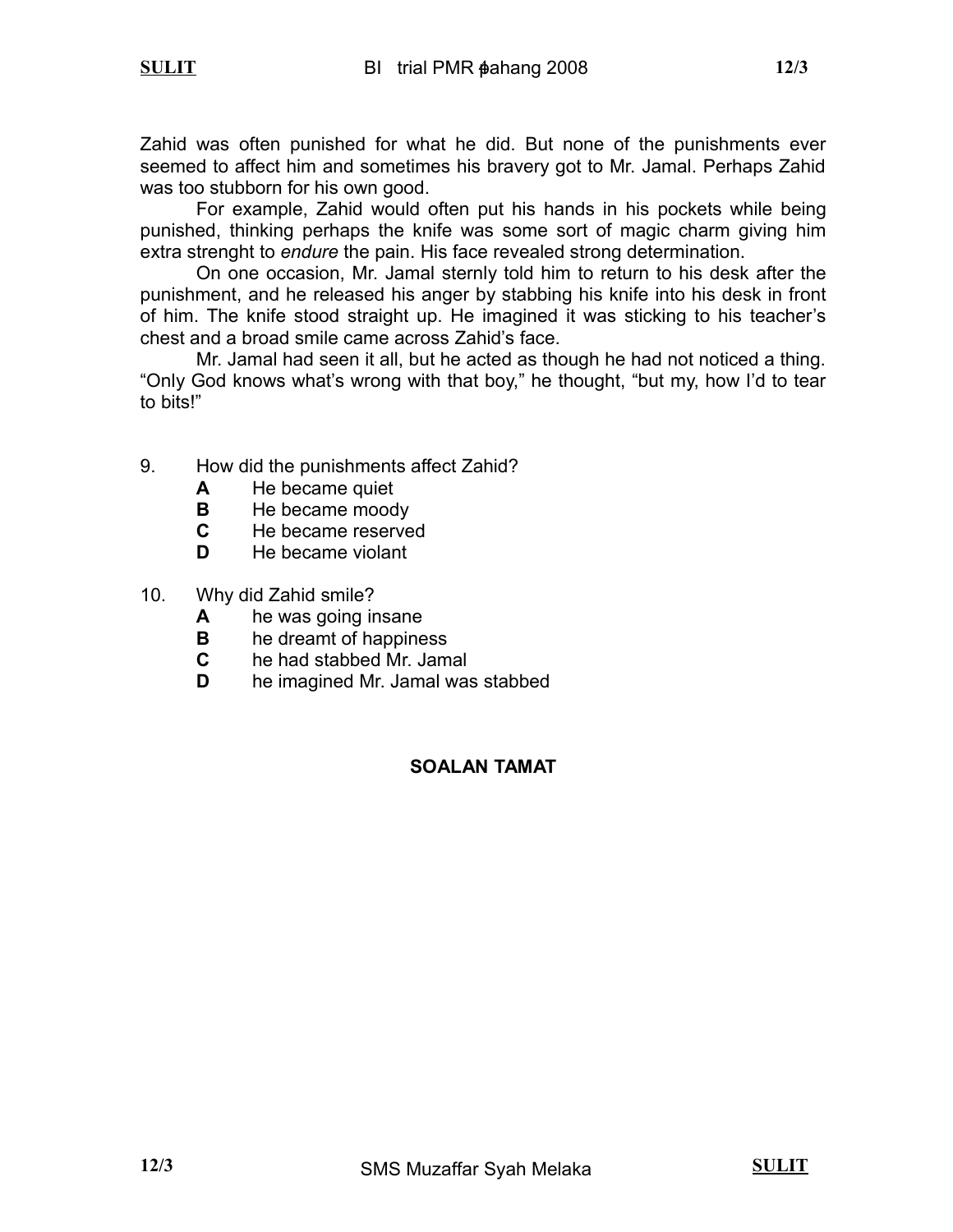## **PEPERIKSAAN PERCUBAAN PMR JPN PAHANG 2008 BAHASA INGGERIS KERTAS 1** BI trial PMR pahang 2008

| 1. C | 11. B | 21.A | 31. D |
|------|-------|------|-------|
| 2. D | 12.B  | 22.C | 32. C |
| 3. B | 13.D  | 23.B | 33. C |
| 4. C | 14.A  | 24.C | 34. B |
| 5. B | 15.A  | 25.B | 35. A |
| 6. C | 16.D  | 26.A | 36. D |
| 7. A | 17.B  | 27.C | 37. B |
| 8. C | 18.C  | 28.D | 38. B |
| 9. A | 19.A  | 29.C | 39. A |
| 10.B | 20.A  | 30.D | 40. D |

### **PEPERIKSAAN PERCUBAAN PMR JPN PAHANG 2008 BAHASA INGGERIS KERTAS 2**

#### **SECTION A – GUIDED WRITING MARKING CRITERIA**

| <b>BAND</b>      | <b>MARKS</b> | <b>DESCRIPTORS</b>                                                                                                                                                                                                                                                                                                                                                                                                               |
|------------------|--------------|----------------------------------------------------------------------------------------------------------------------------------------------------------------------------------------------------------------------------------------------------------------------------------------------------------------------------------------------------------------------------------------------------------------------------------|
| <b>EXCELLENT</b> | $25 - 30$    | Task fulfilled with ideas and details well-developed<br>$\bullet$<br>and well-organised.<br>Language is accurate with few minor errors and<br>first draft slips.<br>Varied sentence structures are used effectively to<br>convey meaning.<br>Vocabulary is apt and widely used.<br>$\bullet$<br>Accurate used of mechanics of writing.<br>$\bullet$<br>Interest of the reader is aroused and sustained.                          |
| <b>CREDIT</b>    | $19 - 24$    | Task fulfilled with ideas and details developed and<br>$\bullet$<br>organised.<br>Language is largely accurate with some serious and<br>minor errors.<br>Simple and compound sentence structures are<br>$\bullet$<br>accurate.<br>Vocabulary is wide enough but lack precision.<br>Almost always accurate use of spelling, punctuation<br>$\bullet$<br>and paragraphing.<br>Interest of the reader is aroused but not sustained. |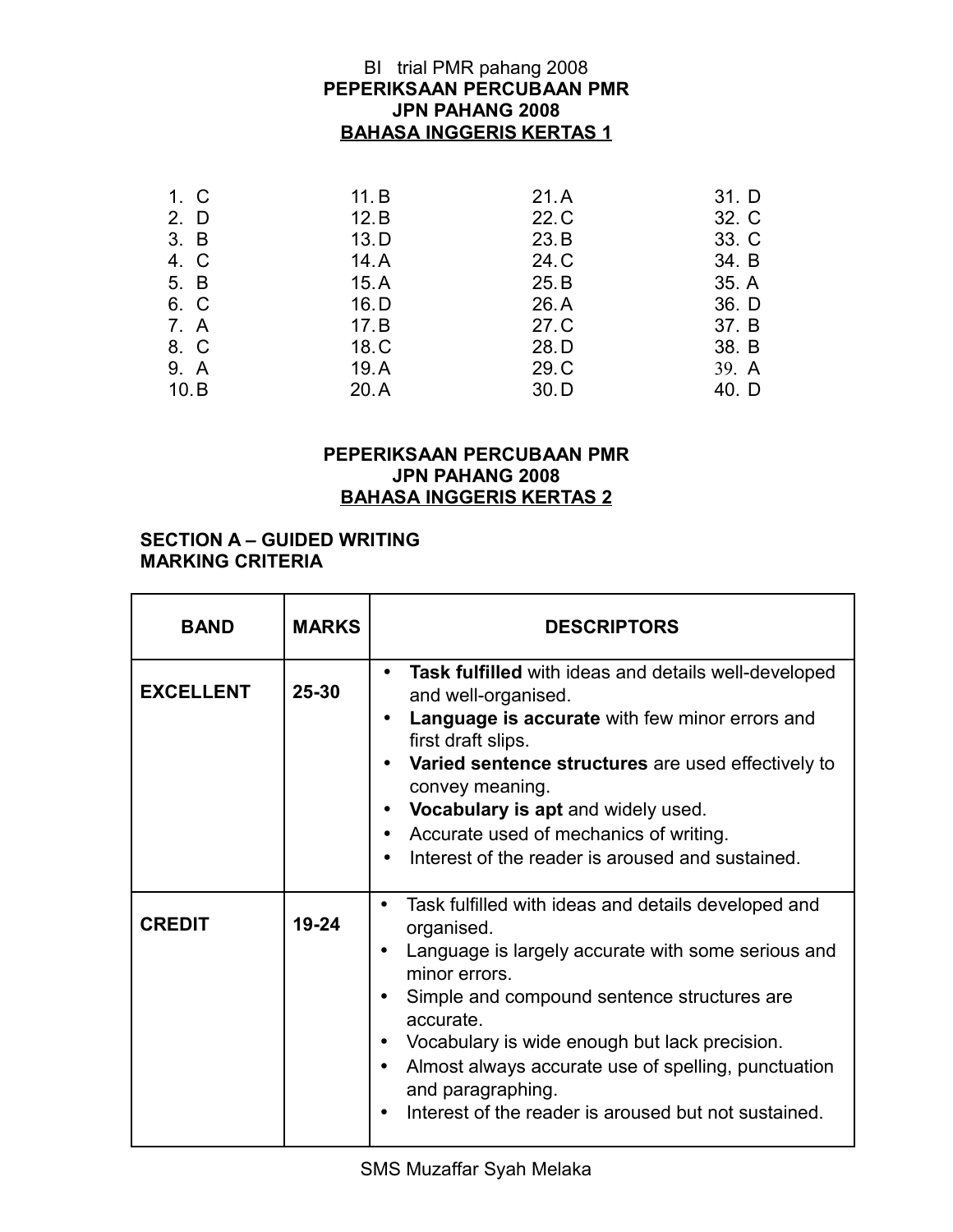| trial PMR pahang 2008<br>BI |           |                                                                                                                                                                                                                                                                                                                                             |  |  |
|-----------------------------|-----------|---------------------------------------------------------------------------------------------------------------------------------------------------------------------------------------------------------------------------------------------------------------------------------------------------------------------------------------------|--|--|
|                             |           |                                                                                                                                                                                                                                                                                                                                             |  |  |
| <b>ACHIEVEMENT</b>          | $13 - 18$ | Task fulfilled with ability to develop some ideas but<br>$\bullet$<br>lacks details; ideas adequately organised.<br>Language is sufficiently accurate with frequent<br>serious errors.<br>Simple and compound sentence structures are.<br>attempted.<br>Vocabulary is sufficient to convey meaning.<br>Some errors in mechanics of writing. |  |  |
| <b>WEAK</b>                 | $7-12$    | Task partially fulfilled with ideas less developed;<br>ideas lacking organisation.<br>Language is barely accurate with frequent serious<br>errors that hamper reading.<br>Vocabulary is limited.<br>Serious errors in mechanics of writing.                                                                                                 |  |  |
| <b>VERY WEAK</b>            | 1-6       | Task hardly fulfilled; ideas lack cohesion.<br>High density of errors; meaning is hardly conveyed.                                                                                                                                                                                                                                          |  |  |

## Note:

Award '0' mark

- No response or response written in language other than English
- Mindless lifting of irrelevant chunks from other sources including rubrics

When awarding marks, apply the **'best fit'** principle. No script will fit neatly into any one of the bands. To determine the appropriate mark, identify the band the response belongs to and refer to the criteria in the band to confirm. Examiners should assess the script **holistically**.

## **SECTION B – SUMMARY**

Content Points (maximum 5)

- 1. improves learning situation
- 2. 0f younger children
- 3. helps better eye-hand coordination
- 4. improve finger movement
- 5. athletes concentrate better
- 6. helps (us) emotionally
- 7. makes (us) more relaxed
	- [60 words]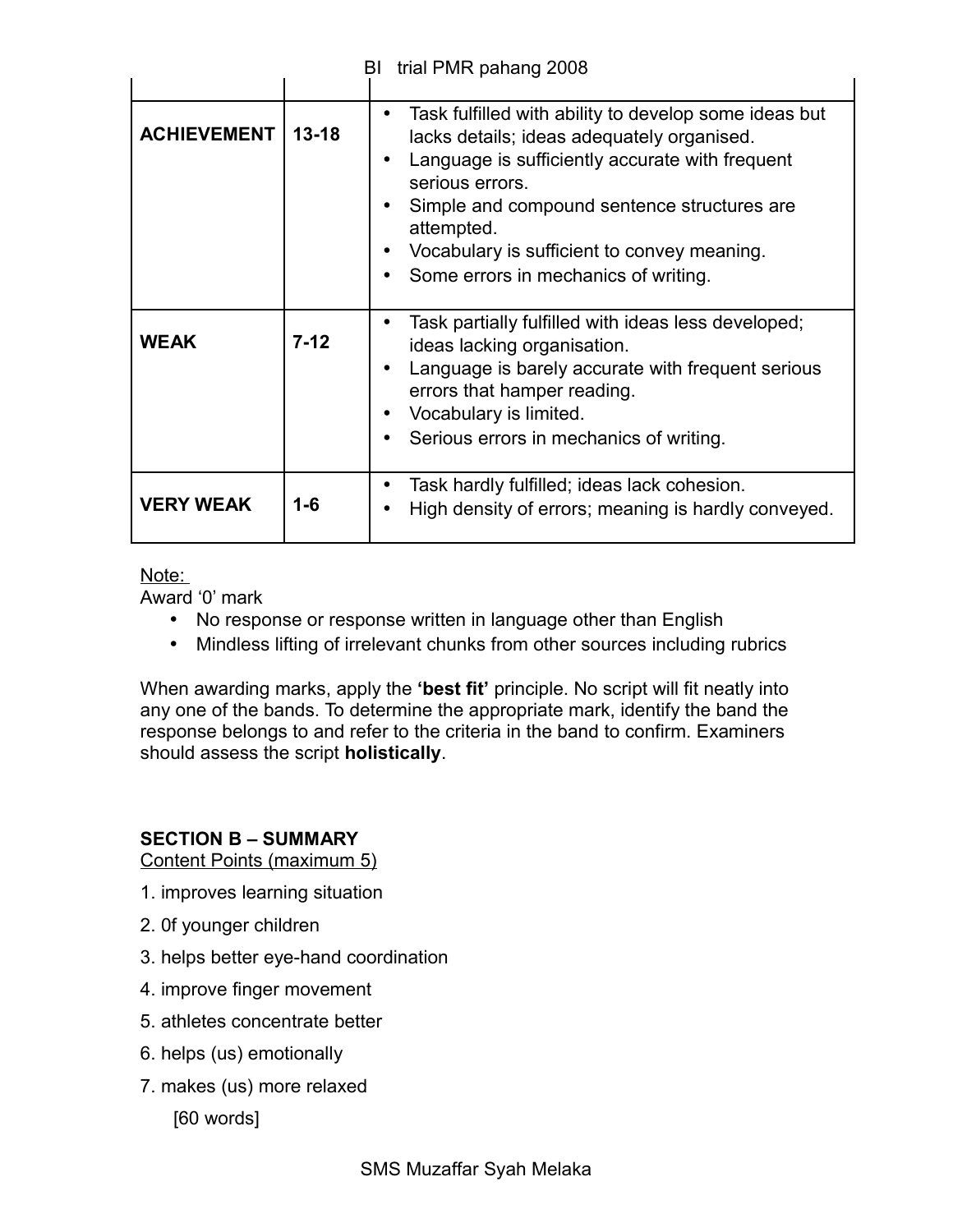## **SECTION B – SUMMARY MARKING CRITERIA**

| <b>BAND</b>        | <b>MARKS</b>   | <b>DESCRIPTORS</b>                                                                                                                                                                               |
|--------------------|----------------|--------------------------------------------------------------------------------------------------------------------------------------------------------------------------------------------------|
| <b>EXCELLENT</b>   | 5              | Marked ability to paraphrase<br>$\bullet$<br>Hardly any lifting of sentences<br>Language is accurate with minimal minor<br>errors and first drafts slips<br><b>Accurate</b> mechanics of writing |
| <b>CREDIT</b>      | 4              | Ability to paraphrase<br>Minimal lifting of sentences<br>Language is largely accurate<br>$\bullet$<br>Almost always accurate in mechanics of<br>writing                                          |
| <b>ACHIEVEMENT</b> | 3              | Sufficient ability to paraphrase<br>$\bullet$<br>Selective lifting of sentences<br>Language is sufficiently accurate<br>Some errors in mechanics of writing                                      |
| <b>WEAK</b>        | $\overline{2}$ | Hardly any ability to paraphrase<br>$\bullet$<br>Almost wholesale lifting of sentences<br>Language is partially accurate<br>Numerous errors in mechanics of writing                              |
| <b>VERY WEAK</b>   | 1              | Unable to paraphrase<br>Total lifting of sentences<br>Language is inaccurate<br>Serious errors in mechanics of writing                                                                           |

## **Note:**

Award '0' mark

- No response or response written in language other than English
- Mindless lifting of irrelevant chunks from other sources including rubrics

## Content Points (maximum 5)

- spend less
- review (what you) spend / (look at) ways (you can) save money
- prepare (a personal) budget
- shop wisely / compare prices
- shop during sales
- save some money (every week or month) [60 words]

## **SECTION C – NOVEL BAND DESCRIPTORS**

SMS Muzaffar Syah Melaka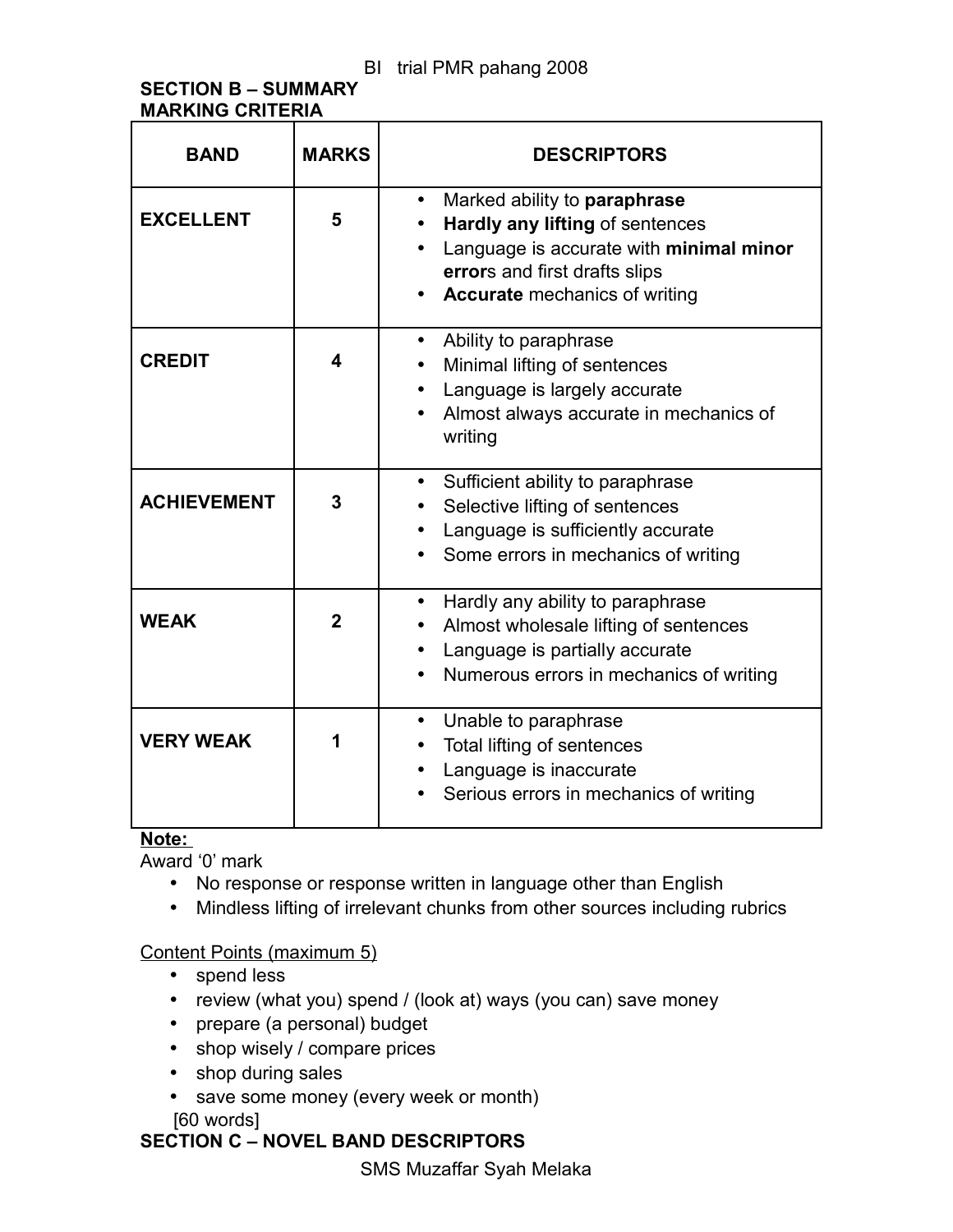**MARKING CRITERIA**

| <b>BAND</b>        | <b>MARKS</b> | <b>DESCRIPTORS</b>                                               |
|--------------------|--------------|------------------------------------------------------------------|
|                    |              | Requirements of task fulfilled<br>$\bullet$                      |
| <b>EXCELLENT</b>   | $9 - 10$     | Ideas and details well-developed, well<br>$\bullet$              |
|                    |              | organized with evidence from the text                            |
|                    |              | Varied sentence structures (simple and<br>$\bullet$              |
|                    |              | compound)                                                        |
|                    |              | Wide and apt vocabulary<br>$\bullet$                             |
|                    |              | Accurate use of language<br>$\bullet$                            |
|                    |              | Accurate mechanics of writing<br>$\bullet$                       |
|                    |              | Requirements of task fulfilled<br>$\bullet$                      |
| <b>CREDIT</b>      | $7 - 8$      | Ideas and details largely developed, organized<br>$\bullet$      |
|                    |              | and supported with evidence from the text                        |
|                    |              | Varied sentence structures (simple and<br>$\bullet$              |
|                    |              | compound)                                                        |
|                    |              | Vocabulary wide enough<br>$\bullet$                              |
|                    |              | Largely accurate use of language<br>$\bullet$                    |
|                    |              | Largely accurate mechanics of writing<br>$\bullet$               |
|                    |              | Requirements of task fulfilled<br>$\bullet$                      |
| <b>ACHIEVEMENT</b> | $5-6$        | Ideas and details sufficiently developed with                    |
|                    |              | some organization                                                |
|                    |              | Sentence structures lack variety (simple                         |
|                    |              | structures dominates)                                            |
|                    |              | Adequate vocabulary used<br>$\bullet$                            |
|                    |              | Sufficiently accurate use of language<br>$\bullet$               |
|                    |              | Fairly accurate mechanics of writing<br>$\bullet$                |
|                    |              | Requirements of task partially fulfilled<br>$\bullet$            |
| <b>WEAK</b>        | $3 - 4$      | Ideas lack development and organizations with<br>$\bullet$       |
|                    |              | minimal textual support-mere narration                           |
|                    |              | Sentence structures mostly simple with errors                    |
|                    |              | that hamper reading                                              |
|                    |              | Vocabulary limited                                               |
|                    |              | Language is barely accurate with errors that<br>$\bullet$        |
|                    |              | hamper reading<br>Inconsistent mechanics of writing<br>$\bullet$ |
|                    |              | Requirements of task hardly fulfilled<br>$\bullet$               |
| <b>VERY WEAK</b>   | $1 - 2$      | Hardly any development of relevant ideas or<br>$\bullet$         |
|                    |              | textual support                                                  |
|                    |              | High density of errors, blurring evident, lacks                  |
|                    |              | cohesion                                                         |
|                    |              | Vocabulary very limited<br>$\bullet$                             |
|                    |              | Mechanics of writing-numerous errors                             |
|                    |              |                                                                  |